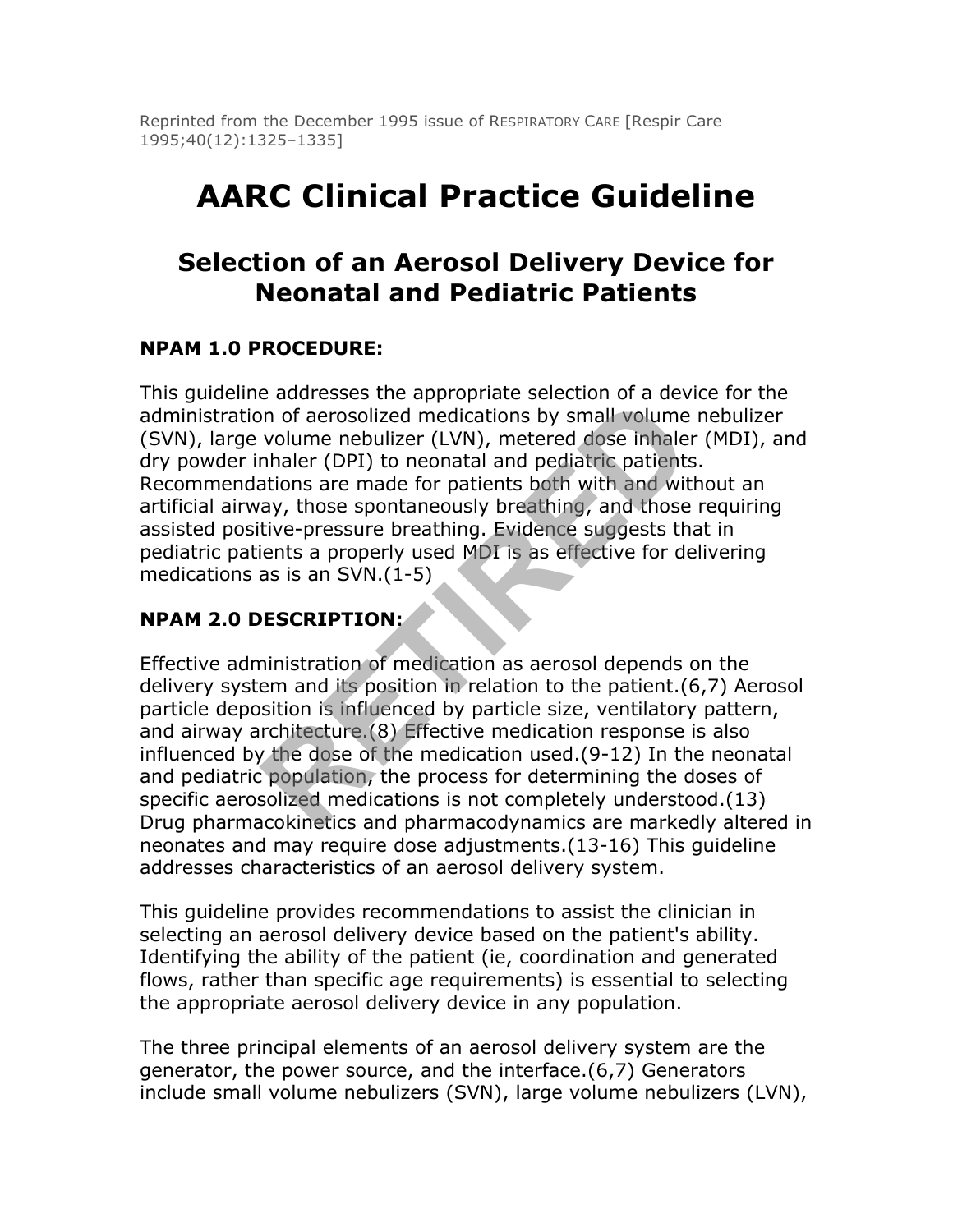metered dose inhalers (MDI), and dry powder inhalers (DPI).(7,17) The power source is the mechanism by which the generator operates or is actuated and includes compressed gas for SVN and LVN and selfcontained propellants for MDI.(7,17) The interface is the conduit between the generator and the patient and includes spacer devices/accessory devices with mouthpieces or face masks.(7,17) Depending on the patient's age (ability) and coordination, various interfaces are used in conjunction with SVN and MDI in order to optimize drug delivery.(7,17)

A SVN is a jet nebulizer that is powered by a compressed gas source. The medication is displaced up a capillary tube from the nebulizer's reservoir and is dispersed continuously as aerosolized particles.(7) The aerosolized particles are spontaneously inhaled by the patient or delivered in conjunction with positive-pressure breaths.(6,7) For patients > 3 years who are spontaneously breathing without an artificial airway and are able to cooperate, a mouthpiece with an extension reservoir should be used.(6,7) For patients unable to negotiate a mouthpiece (usually < 3 years), a face mask should be used.(18,19)

A MDI is a pressurized canister that contains a medication and propellant. Actuation of the MDI results in the ejection of one dose of medication as aerosolized particles, which can be spontaneously inhaled by the patient or delivered in conjunction with positivepressure breaths.(7) A spacer device/ accessory device should be used with an MDI. A spacer device enhances delivery by decreasing the velocity of the particles and reducing the number of large particles.(20,21) A spacer device with a one-way valve, ie, holding chamber, eliminates the need for the patient to coordinate actuation and inhalation and optimizes drug delivery.(20,21) A spacer device without valves requires coordination between inhalation and actuation. The MDI with spacer device and face mask is appropriate for patients (usually < 3 years) unable to use a mouthpiece.(18,22-27) articles are spontaneously as acrosolized particles are spontaneously inhaled by the paticonjunction with positive-pressure breaths. (6, years who are spontaneously breathing witho ay and are able to cooperate, a mouthpiec

A DPI is a breath-actuated device that uses a gelatin capsule containing a single dose of medication and a carrier substance to aid in the dispersion of the drug.(7) The capsule is inserted into the device and punctured.(28) The patient's inspiratory flow disperses the dry particles and draws them into the lower airways.(28) In spontaneously breathing patients, this device is appropriate in patients who are able to achieve an inspiratory flow  $>$  or = 50 L/min. This usually corresponds to children  $> 6$  years of age.  $(13,29)$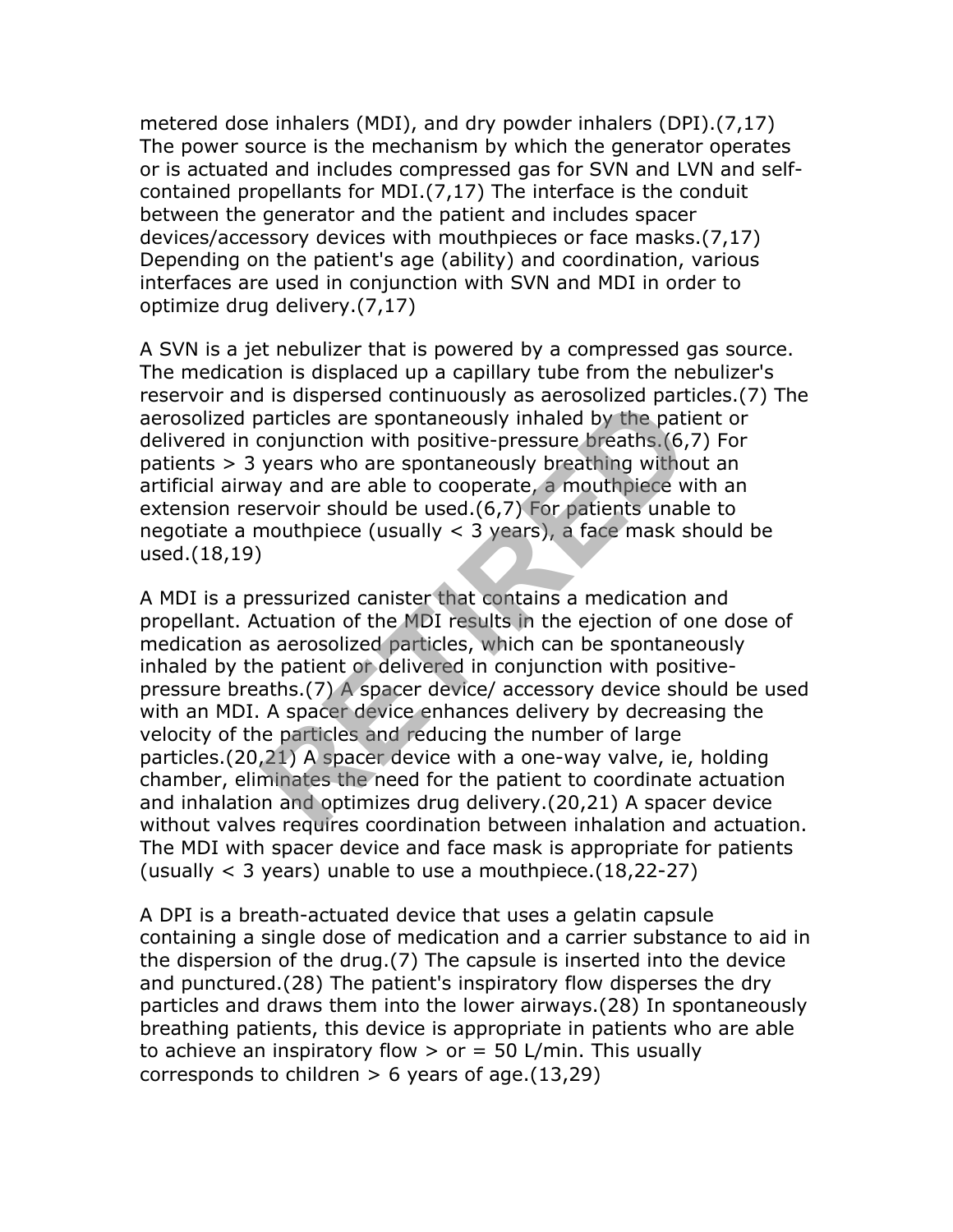A LVN can be used to deliver a dose of medication continuously over a period of time.(30,31) A LVN is powered by a compressed gas source, and a face mask is typically used as the interface.(30) There has been only limited investigation of its use in the neonatal and pediatric population.

### **NPAM 3.0 SETTING:**

Aerosolized medications can be administered in a number of settings including hospitals, clinics, extended care facilities, the home, and during transportation.

#### **NPAM 4.0 INDICATIONS:**

An aerosol delivery system is indicated when a medication approved for inhalation is prescribed.

#### **NPAM 5.0 CONTRAINDICATIONS:**

**5.1** Contraindications associated with specific medications may exist. Pharmaceutical information should be consulted for relative contraindications. **Example 18 Indicated when a medication**<br> **RETIREM IS prescribed.**<br> **RETIREM IS prescribed.**<br> **RETIREM IS prescribed.**<br> **RETIREM IS all information should be consulted for relative**<br> **RETIREM IS in the set of the set of th** 

**5.2** An MDI or DPI should not be used

**5.2.1** for patients with known allergies to medication preservatives;

**5.2.2** for patients unable to perform the respiratory maneuver required to disperse/deliver the drug.

#### **NPAM 6.0 HAZARDS/COMPLICATIONS:**

**6.1** Aerosol delivery

**6.1.1** Malfunction of device and/or improper technique may result in underdosing. Overuse may result in overdosing.(32,33)

**6.1.2** Specific pharmacologic agents can produce adverse side effects.(34)

**6.1.3** The prescription of aerosol delivery devices for use in the home can lead to misuse if the user has not been properly trained.(33-35) **6.2** SVN

**6.2.1** Continuous nebulizer flow increases tidal volume and associated pressure during volume-targeted ventilation.(36-38)

**6.2.2** Continuous flow creates a bias flow in the ventilator circuit and may interfere with patient-triggered modes of ventilation.(36-39)

**6.2.3**Continuous flow of aerosol may damage the expiratory flow transducers found in some ventilators.(37)

**6.2.4** The continuous flow of gas from a flowmeter or compressor to an inline nebulizer used with a continuous-flow ventilator may result in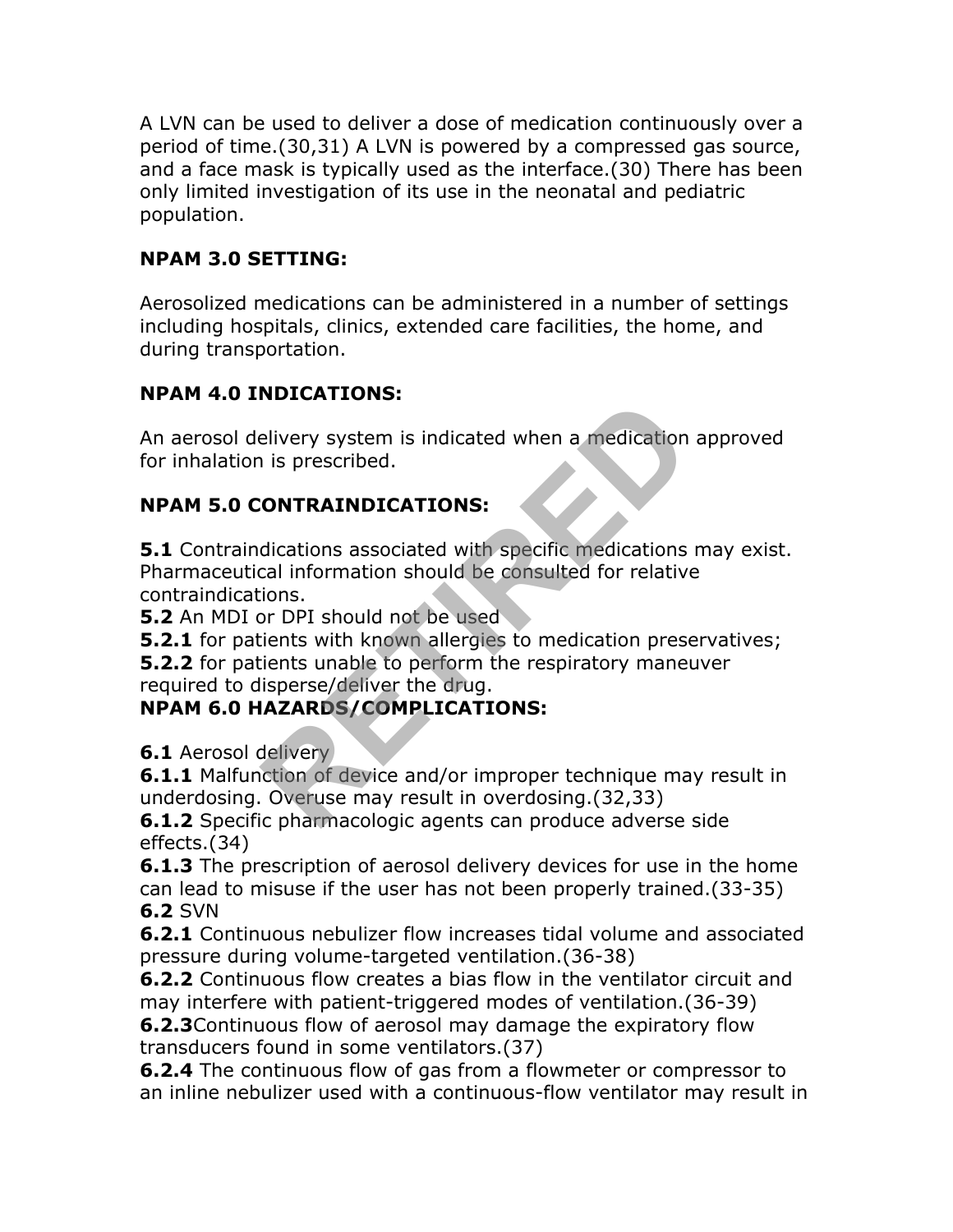an excess of flow and may cause an increase in airway pressure and/or expiratory retard or PEEP.

**6.2.5** The continuous flow of gas from a flowmeter or compressor to an in-line nebulizer used with a ventilator may result in variable FIO2s.

**6.2.6** Aerosol particles may deposit and crystallize on expiratory mechanisms and may create inadvertent expiratory resistance or PEEP.(36,37)

**6.2.7** Medication reservoirs may become contaminated and can be a source of infection.(40)

**6.2.8** Diluents that are not isotonic may increase airway reactivity.(34)

**6.3** MDI

**6.3.1** The volume of gas discharged with actuation of the canister/inhaler may add a clinically important volume to tidal volume particularly in neonates.(37) blume of gas discharged with actuation of the<br>ller may add a clinically important volume to t<br>n neonates.(37)<br>anal dead-space volume can occur when a spa<br>e of gas discharged from MDI may affect FIO2<br>opriate patient use may

**6.3.2** Additional dead-space volume can occur when a spacer device is placed at the end of an artificial airway.

**6.3.3** Volume of gas discharged from MDI may affect FIO2.

**6.3.4** Inappropriate patient use may result in underdosing or overdosing.

**6.3.5** Reaction to propellants and other additives including coughing and wheezing may occur.(34,41,42)

**6.3.6** Chlorofluorocarbons may contribute to ozone depletion.(43-45)

**6.3.7** Oropharyngeal impaction from corticosteroid supplied in MDI form may result in local side effects.(7,46)

**6.4** DPI

**6.4.1** Airway irritation from dry powder may occur.(7,28)

**6.4.2** Reaction to lactose or glucose carriers may occur.(7,28) **6.5** LVN

**6.5.1** Side effects may occur at any time during continuous nebulization, and frequent assessment is required.(30,31)

**6.5.2** Medication reservoirs may become contaminated and can be a source of infection.(40)

## **NPAM 7.0 LIMITATIONS OF PROCEDURE OR DEVICE:**

**7.1** SVN

**7.1.1** Deposition of medication into the lungs is reduced to as little as 2-10% of the dose,(6,8,14,47-52) and may vary from brand to brand and unit to unit of the same brand.

**7.1.1.1** Patients with smaller tidal volumes, particularly neonates(14,53-55) or dyspneic patients with shallow breathing may inhale less of the aerosolized agent and receive less of the dose when nebulization is continuous.(14,47,52)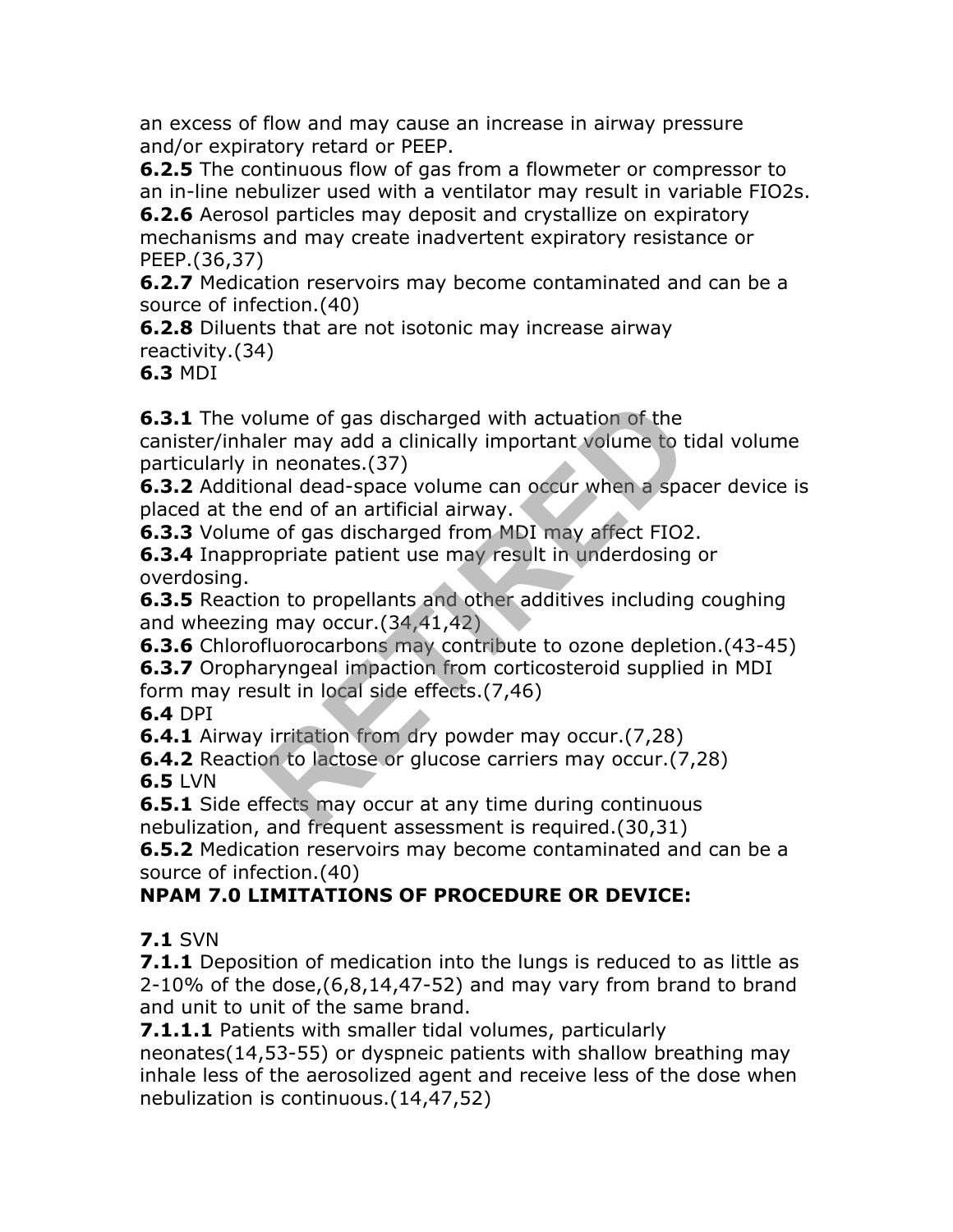**7.1.1.2** Patients with airways of smaller diameter may receive a smaller fraction of the total particles produced.(14,53,55-57)

**7.1.1.3** High inspiratory flows, as those associated with crying, may reduce deposition.

**7.1.1.4** Approximately one half the initial solution volume is deposited on the internal walls and reservoir of the SVN.(6,8,47,58-60)

**7.1.1.5** Concentration of the solution increases during nebulization resulting in retention of much of the dose in the SVN.(6,8,47,58,59) The effects of changing osmolality on bronchoreactivity are not clear.

**7.1.1.6** Aerosol is lost during the expiratory phase of breathing.(6)

**7.1.1.7** Treatment length may result in premature termination prior to complete nebulization of medication.(36)

**7.1.1.8** Fill volume in the SVN affects the output.(58)

**7.1.2** Use is labor intensive and costly. (61-64)

**7.1.3** Duration of treatment is variable and may be

prolonged.(6,7,61,62) (Increasing diluent volume lengthens treatment time but may improve drug delivery.(8,58))

**7.1.4** The need for a power source makes the SVN less portable, particularly in the home setting.(6,7)

**7.1.5** SVNs require preparation and cleaning.(7)

**7.1.6** The brand of SVN used (ie, those that operate effectively only in the upright position).

**7.2** SVN in conjunction with positive-pressure breathing.

**7.2.1** Impaction of aerosol particles on artificial airways greatly reduces deposition.(37,65-71) The presence of artificial airways of smaller diameter results in a greater reduction in particle deposition and delivered dose.(6,7,67,71,72) The smaller the artificial airway, the greater the reduction in particle deposition. From the set of the set of the set of the product of the product of the product of the set of the set of the set of the set of the set of the set of the set of the set of the set of the set of the set of the set of the se

**7.2.2** Limited research on use of aerosols in neonatal and pediatric patients has been published.(37,54,73)

**7.2.3** Aerosol delivery may be less effective in conjunction with manual ventilation than with mechanical ventilation.(13,72)

**7.2.4** Mechanical ventilator modes, flows, and flow patterns may affect particle deposition.(25,65,66,74)

**7.2.5** The presence of an in-line humidifier may reduce aerosol delivery by 50%.(37)

**7.2.6** Use of SVN with continuous-flow ventilators may result in the loss of a large percentage of the aerosolized particles through the exhalation valve.(37)

**7.2.7** Positioning of the SVN too close to the artificial airway results in less airway deposition.(37,65,66,69,75)

**7.3** SVN with face mask

**7.3.1** Cold, wet mist may be irritating to children and may limit the time that the treatment is tolerated.(13)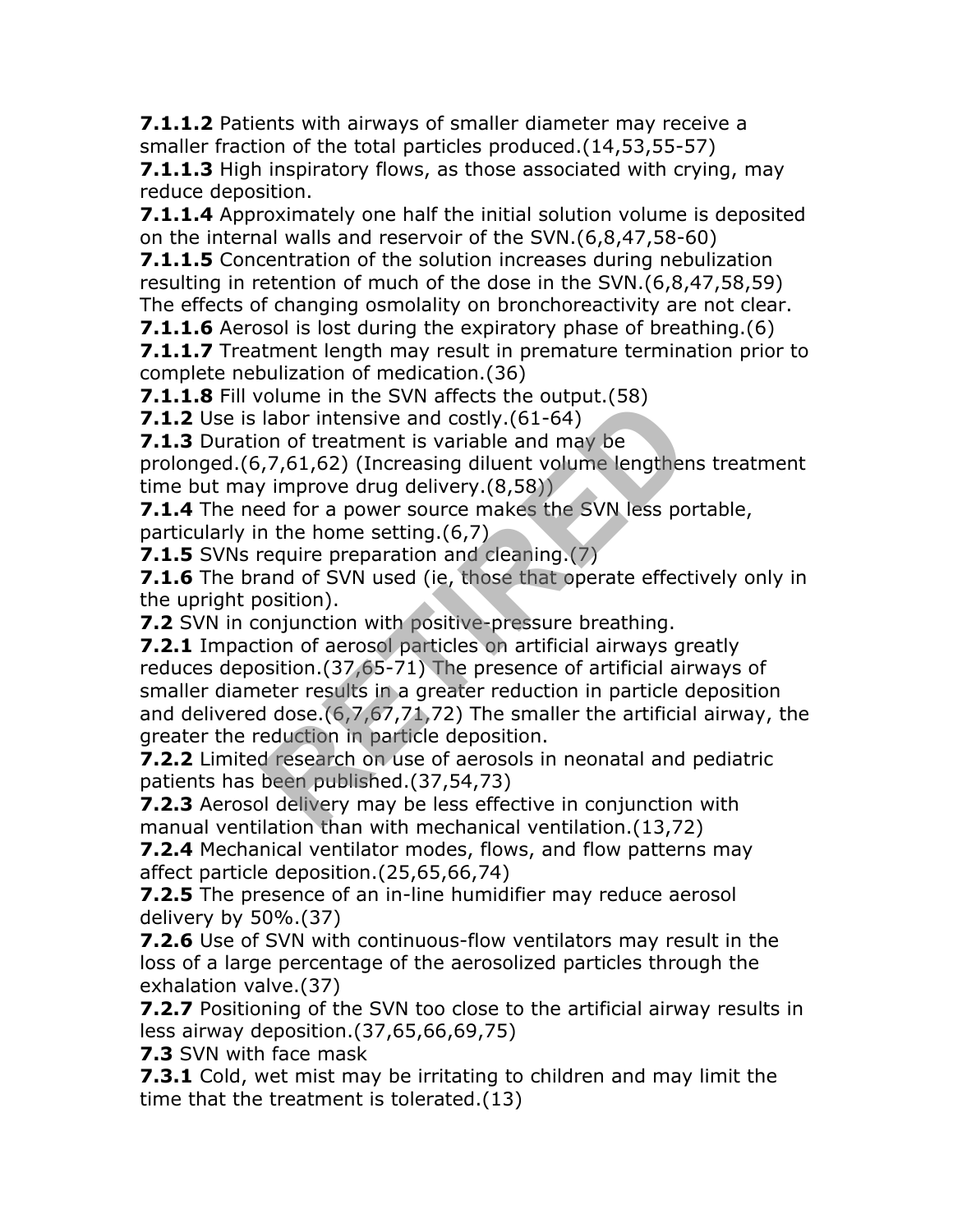**7.3.2** Nasal breathing results in a reduction in particle deposition.(57,76,77)

**7.3.3** Particle deposition is reduced because of upper airway impaction.(57,76,77)

**7.4** MDI

**7.4.1** Use of an MDI without a spacer device with one-way valve (ie, holding chamber), requires the patient to coordinate the actuation of the canister with inhalation, which may be particularly difficult for small children (eg, < 7 years).(13,78)

**7.4.2** Use of an MDI without a spacer device results in greater oropharyngeal impaction and a reduction in airway deposition.(6,7,78,79)

**7.4.3**Use of an MDI without a spacer device may result in a cold sensation when the propellant reaches the back of the throat (ie, cold-Freon effect) that may interfere with proper delivery technique.(7,17,80) an FIDI without a spacer device may result in<br>the that may interfere with proper delivery<br>,17,80)<br>quate or inaccurate instruction and technique in<br>educed aerosol deposition. (13,81-83)<br>lants may cause bronchospasm in some

**7.4.4** Inadequate or inaccurate instruction and technique may result in misuse and reduced aerosol deposition.(13,81-83)

**7.4.5** Propellants may cause bronchospasm in some patients with reactive airway diseases.(41)

**7.4.6** Average deposition in the lungs is 10% to 25% of the total dose.(49,84-86)

**7.4.7** Particle size varies with operating pressure which is directly related to canister temperature.

**7.5** MDI with spacer device

**7.5.1** Addition of the spacer/accessory device increases cost over cost of the MDI alone.(6,7)

**7.5.2** The spacer/accessory device is relatively cumbersome and less convenient than the MDI alone.(6,7)

**7.5.3** All spacer/accessory devices may not fit all MDIs.

**7.5.4** All spacer devices/accessory devices do not eliminate coordination problems.

**7.5.4.1** A spacing/accessory device with a one-way valve (ie, holding chamber) eliminates coordination problem.

**7.5.4.2** Open tube spacer/accessory devices (non-valved) require coordination.

**7.6** MDI with spacer device-face mask--The inspiratory flow and the number of inhalations required by neonates and small children (< 3 years) to effectively use these devices is not completely understood.(13,52,54,87)

**7.7** MDI with spacer device designed for mechanical ventilation

**7.7.1** Research is limited in this population.(13,21)

**7.7.2** The smaller the diameter of the artificial airway, the greater the reduction in particle deposition and delivered dose.(13,37,88)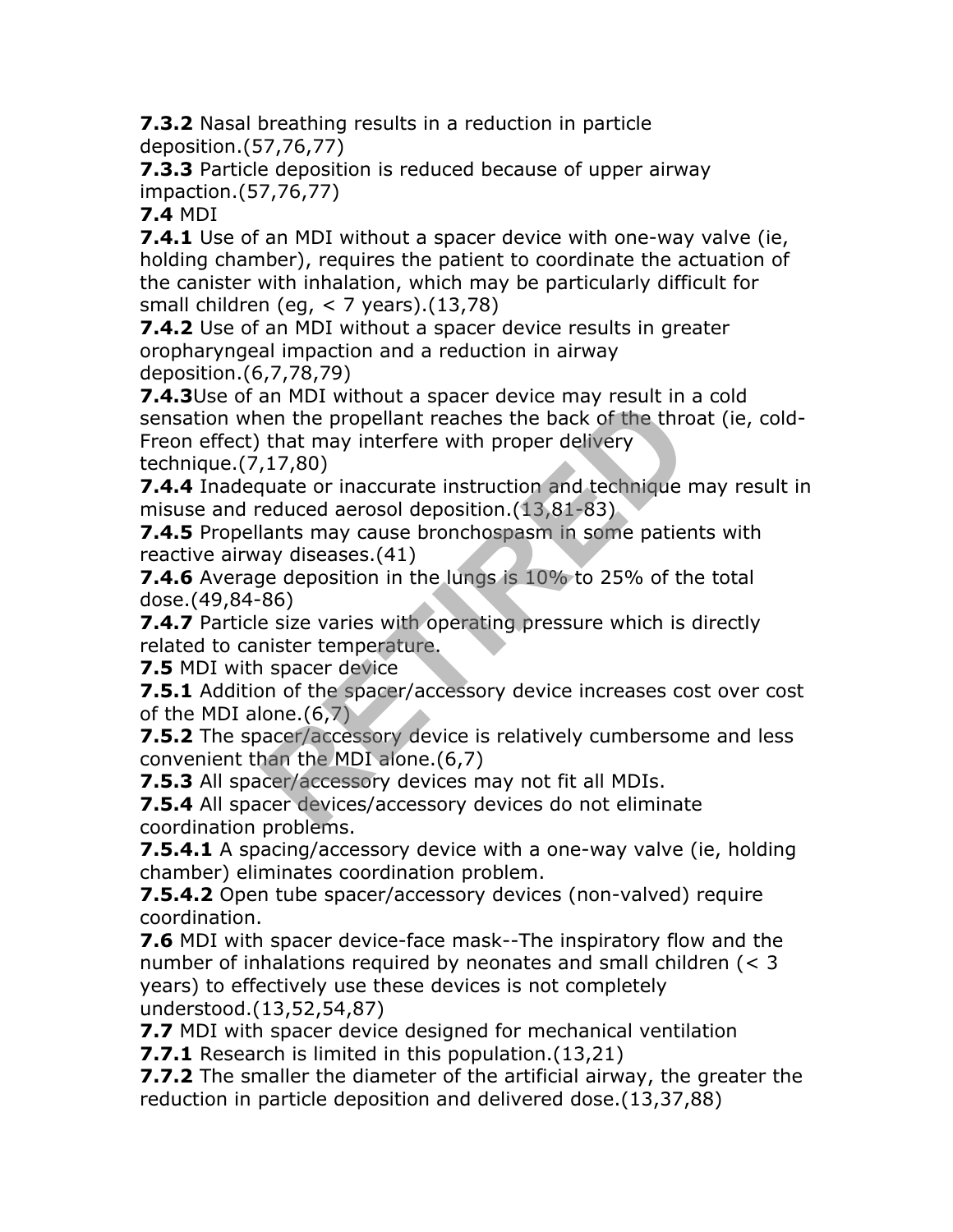**7.7.3** Particle deposition may be as low a 2-10% of the total drug delivered.(13,3769,89-91)

**7.7.4** Use of an elbow-type spacer results in less airway deposition than a chamber-type spacer.(36,87,89,92)

**7.7.5** The chamber type spacer if left in-line with a ventilator circuit potentially increases the compressible volume of the ventilator circuit.

**7.7.6** The gas discharged from the MDI may affect FIO2.

**7.8** DPI

**7.8.1**Reduced inspiratory flow (< 50 L/ min) can lead to reduced deposition.(14,29,92,93) This may be more likely in children  $< 6$ years(13,29) and in an acute exacerbation when peak flows are significantly reduced.

**7.8.2** Some drug preparations are water soluble and, thus, humidity may affect DPI performance.(6,7)

**7.8.3** Oropharyngeal impaction of much of the dose occurs and results in a reduction in lower airway deposition.(14,28)

**7.8.4** The patient must be able to load each dose, for most medications.(47)

**7.8.5** Average deposition in the lungs is 10-25% of the total dose.(7,13,92,94)

**7.9** LVN with mask

**7.9.1** The use of LVN for continuous nebulization in the pediatric population has not been widely investigated.(30,95)

**7.9.2** Cold, wet mist may be irritating to children and may limit the time that the treatment is tolerated.(13) Proposition of much of the dose occurs<br>
PI performance. (6,7)<br>
n in lower airway deposition. (14,28)<br>
then must be able to load each dose, for mos<br>
(47)<br>
ge deposition in the lungs is 10-25% of the tot<br>
2,94)<br>
mask<br>
e of L

**7.9.3** Nasal breathing results in a reduction in lower airway deposition.(57,76,77)

**7.9.4** Bronchial deposition is reduced because of upper airway impaction.(57,76,77)

**7.9.5** Limited to use in a critical care setting. Not appropriate for home use.

**7.10** Drug pharmacokinetics and pharmacodynamics are markedly altered in neonates and may require dose adjustments.(13-16) **NPAM 8.0 ASSESSMENT OF NEED:**

**8.1** SVN: General Indications

**8.1.1** The need to deliver aerosolized medications that are approved in solution form to the lower airway of spontaneously breathing patients with or without an instrumented airway.(6,7,13)

**8.1.2** The need to provide supplemental gas flow in conjunction with aerosol treatment.(7)

**8.1.3** The need to modify drug concentration.(7)

**8.1.4** The need to deliver a particular aerosolized medication that is only available in solution form.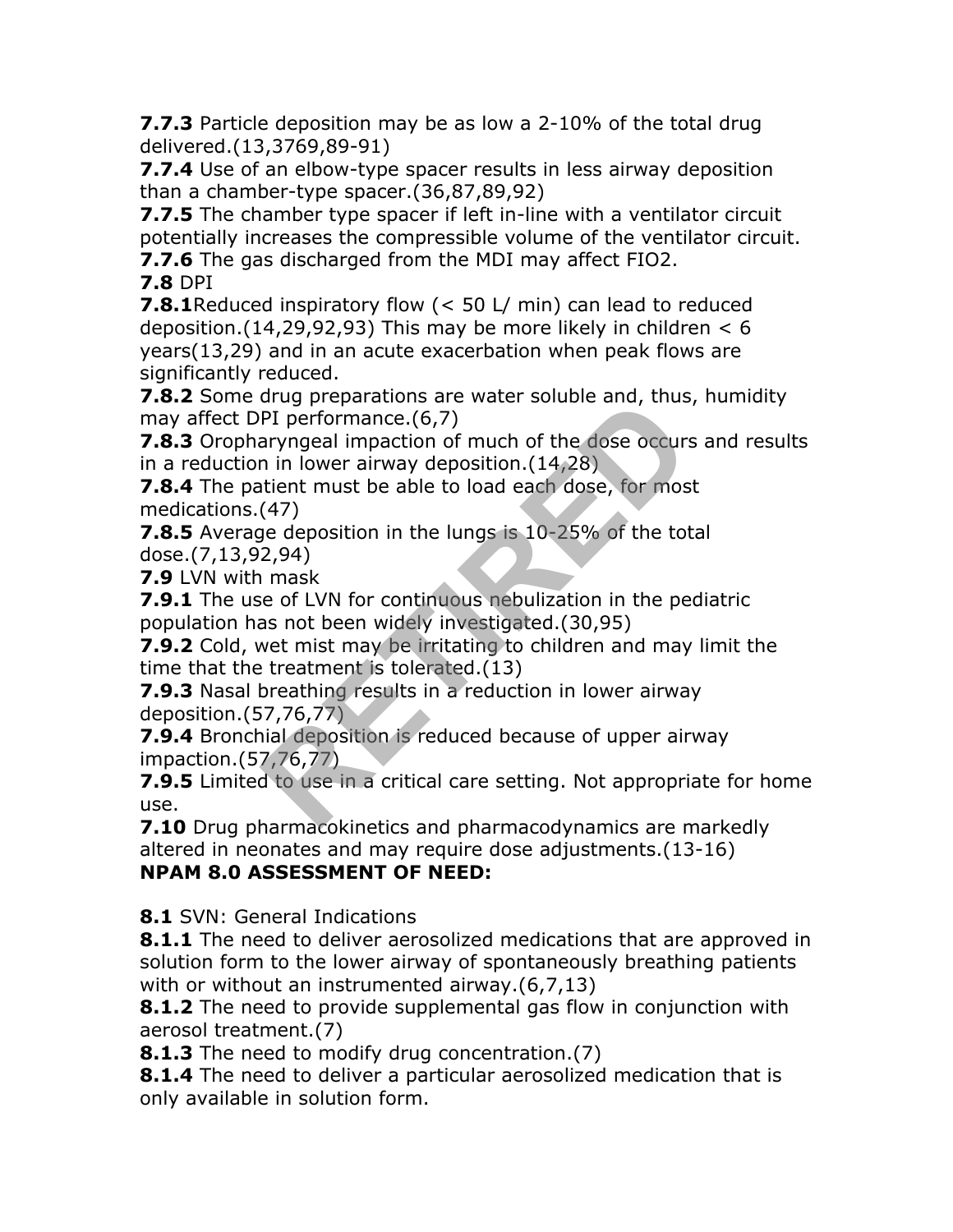**8.1.5** The need to deliver aerosolized medications to patients in acute distress or with reduced inspiratory flow.

**8.1.6** The need to deliver aerosolized medications to patients who are unable to coordinate or perform the necessary inspiratory maneuvers required with an MDI or DPI.

**8.2** SVN with mouthpiece and extension reservoir--The need to deliver aerosolized medications approved in solution form to the lower airways of spontaneously breathing patients without an instrumented airway who are able to utilize a mouthpiece (patients  $>$  3 years).(6,7)

**8.3** SVN with face mask

**8.3.1** The need to deliver aerosolized medications that are approved in solution form to the lower airways of spontaneously breathing patients without an instrumented airway who are unable to negotiate a mouthpiece (usually  $<$  3 years).(18,19)

**8.3.2** The need to deliver aerosolized medications to the upper airway. **8.4** SVN with T-connector (15-mm and 22-mm openings)

**8.4.1** The need to deliver aerosolized medications approved in solution form in-line with a mechanical ventilator circuit or manual resuscitation bag.(74,96) Islamiented all way wind all all like to regold<br>(usually < 3 years).(18,19)<br>
In T-connector (15-mm and 22-mm openings)<br>
eed to deliver aerosolized medications approve<br>
with a mechanical ventilator circuit or manual<br>
eed to

**8.4.2** The need to deliver aerosolized medications approved in solution form to patients with instrumented airways who are spontaneously breathing.

**8.5** MDI: General indications

**8.5.1** The need to deliver aerosolized medications that are approved in MDI form.(18)

**8.5.2** The need to deliver a particular medication that is only available in MDI form.

**8.5.3** The need to reduce the length of time for the aerosol treatment. **8.5.4** The need for maximum portability.(55)

**8.6** MDI with spacer device with one-way valve--

**8.6.1** The spacer device with one-way valve and face mask is appropriate for small children (usually  $\lt$  3 years) and others unable to use a mouthpiece.(18,22-27,97)

**8.6.2** The need to eliminate actuation and inspiratory maneuver coordination.(20,21)

**8.6.3** The need to reduce oropharyngeal impaction,(20,21) particularly with the delivery of corticosteroids by inhalation.(98,99)

**8.6.4** The valved-spacer device with mouthpiece is the method of choice if patient is able to use a mouthpiece.

**8.6.5** A specially designed spacer device is used for MDI delivery during mechanical ventilation or with manual resuscitators.(73,100) **8.7** MDI with a non-valved spacer device

**8.7.1** The need to use a MDI when a patient can coordinate inspiration and actuation.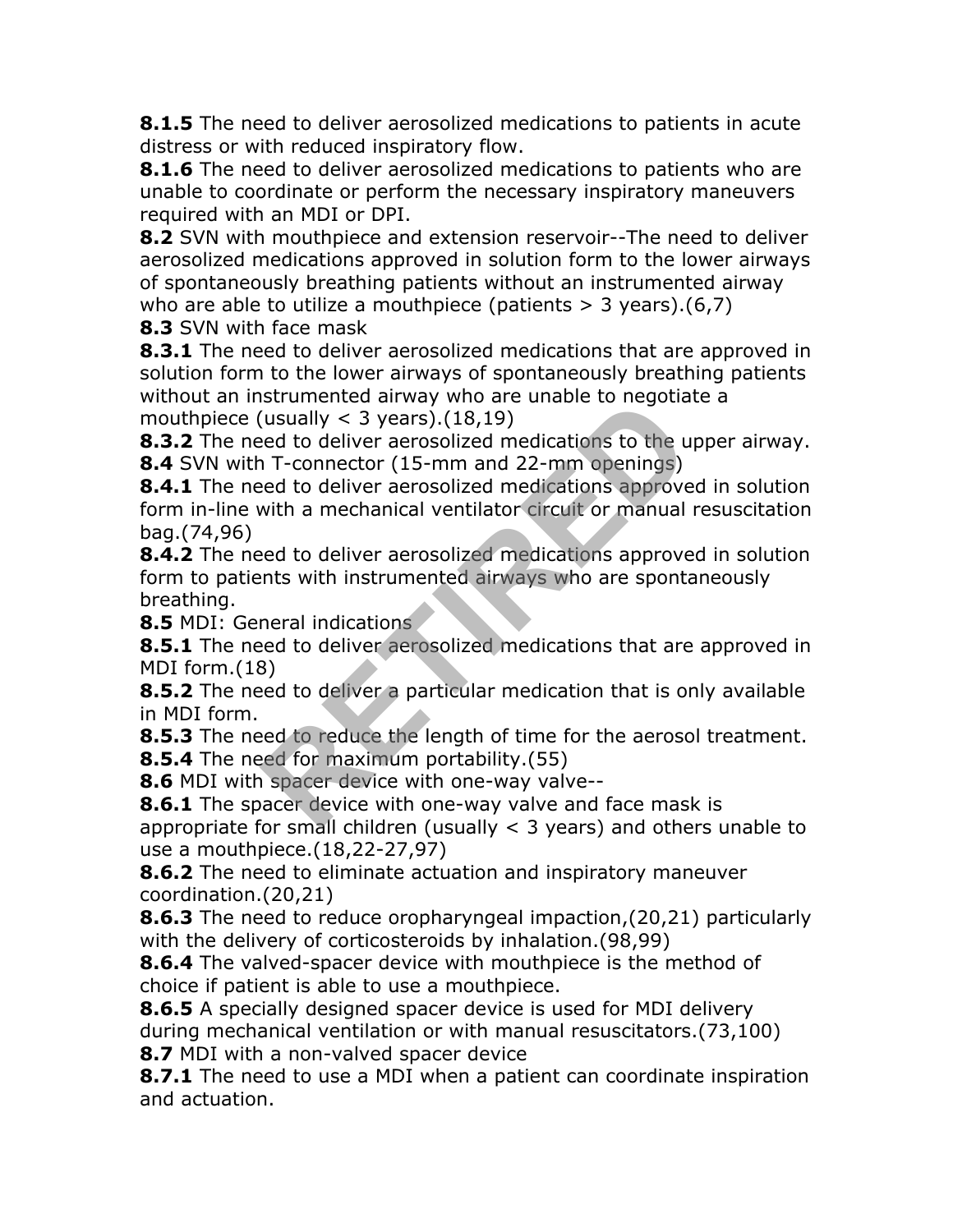**8.7.2** The need to reduce oropharyngeal impaction,(20,21) particularly with the delivery of corticosteroids by inhalation.(98,99) **8.9** DPI

**8.9.1** The need to deliver aerosolized medications approved in DPI form.(38,101,102)

**8.9.2** The need to deliver a particular medication that is only available in DPI form.(38,101,102)

**8.9.3** The need to eliminate chlorofluorocarbon propellants.

**8.10** LVN--The need to deliver continuously aerosolized medication, approved in solution form, to the lower airway of spontaneously breathing patients without an instrumented airway.(31)

#### **NPAM 9.0 ASSESSMENT OF OUTCOME:**

**9.1** Desired medication effect is observed as indicated by an improvement in subjective (physical examination) and objective (pulmonary function measurements) assessments.(19,31,103-108) **9.2** Health care providers demonstrate competency with proper technique and patient instruction of aerosol delivery systems.(33) **9.3** Patients and patients' family members demonstrate proper technique and compliance with the application of aerosol delivery systems.(33) medication effect is observed as indicated by a<br>
t in subjective (physical examination) and object<br>
inction measurements) assessments (19,31,<br>
iare providers demonstrate competency with p<br>
d patient instruction of aerosol

## **NPAM 10.0 RESOURCES**

#### **10.1** Equipment

**10.1.1** SVN capable of producing a high drug output, short nebulization time, aerosol particles with a mass median aerodynamic diameter (MMAD)  $\lt$  or  $=$  5 microns, and with a low residual volume.(8,55,58,60) Characteristics of nebulizers may vary among brands and among units of the same brand.

**10.1.1.1** Power source such as hospital compressed oxygen or air, portable oxygen or air cylinder, or domiciliary air compressor capable of producing a flow of at least 6-8 L/min.(6-8,58,108)

**10.1.1.2** A blender for use with a ventilator to maintain desired FIO2. **10.1.2** Interface

**10.1.2.1** Face mask for small children unable to utilize a mouthpiece which may include an additional 6-inch section of aerosol tubing.(18,19)

**10.1.2.2** Mouthpiece with extension reservoir.(6)

**10.1.2.3** T-connector with 15- and 22-mm openings or tracheostomy collar adaptation for patients with artificial airway and/or receiving aerosolized medications in conjunction with a manual resuscitation bag.

**10.1.2.4** T-connector with inspiratory circuit reservoir for patients receiving aerosolized medications in conjunction with mechanical ventilation.(65)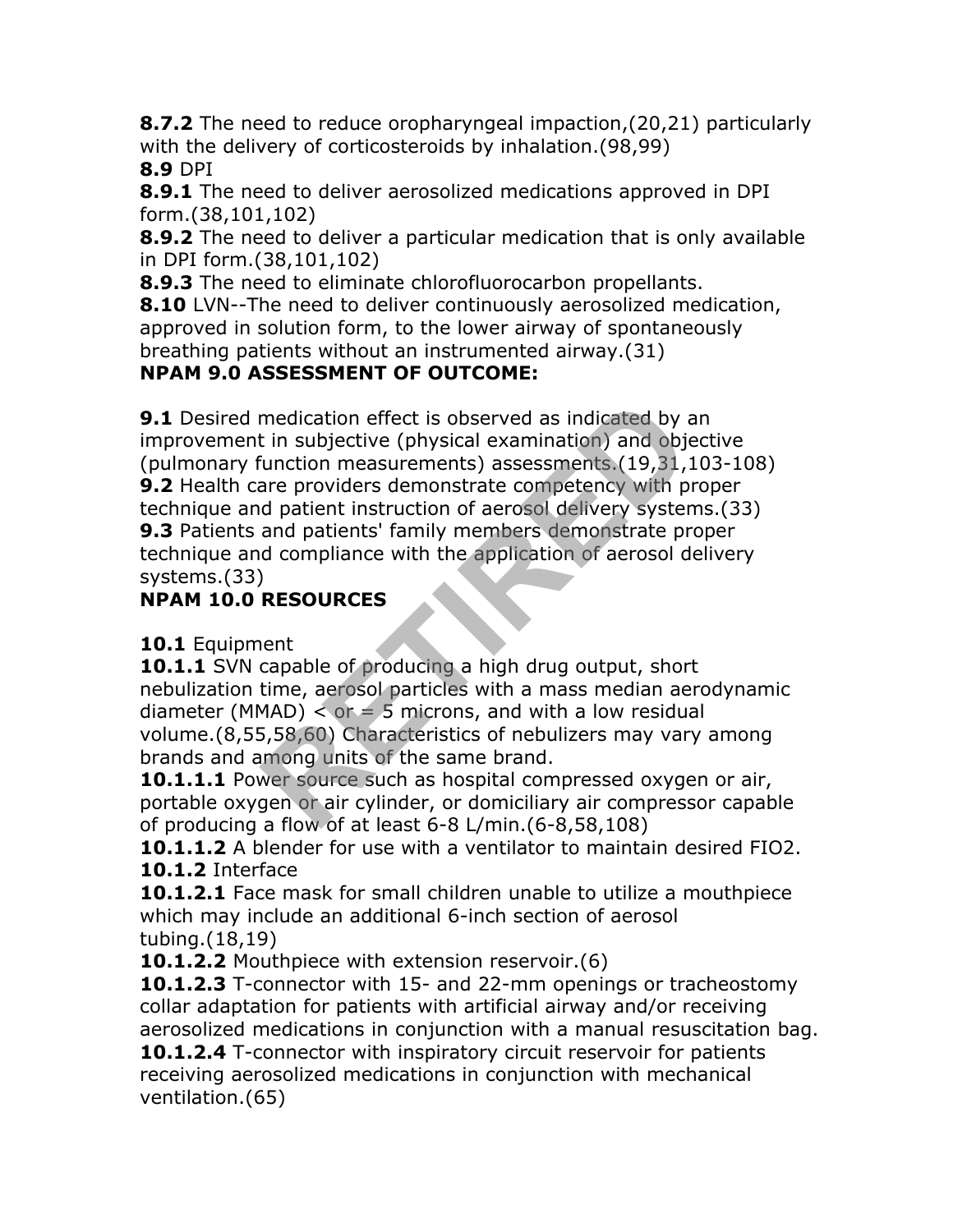**10.1.3** Medication and isotonic diluent.

**10.1.3.1** MDI, which includes the medication canister and actuator, with appropriate accessories for patient's ability and circumstances.

**10.1.3.1.1** Chamber-style spacer with mouthpiece or mask, depending on the patient's ability.(109)

10.1.3.1.2 Chamber-style spacer with inspiratory circuit configuration for patients receiving aerosolized medications in conjunction with mechanical ventilation.(91)

**10.1.3.1.3** Chamber-style spacer configured for patients with artificial airways and/or receiving aerosolized medications in conjunction with a manual resuscitation bag, placed between airway and bag.

**10.3.1** DPI with accompanying medication capsule and dispenser.

**10.4.1** LVN capable of producing aerosol particles with a mass median aerodynamic diameter (MMAD)  $\lt$  or = 5 microns with face mask. **10.5** Personnel

**10.5.1** Health care providers responsible for delivery of aerosolized medications should have demonstrated and documented knowledge and skills related to

**10.5.1.1** aerosol delivery devices and their limitations;(110)

**10.5.1.2** assembly, care and use of aerosol delivery devices;(110)

**10.5.1.3** provision of comprehensive patient and lay caregiver instruction;(18,111,112)

**10.5.1.4** medications being delivered including contraindications, potential side effects and desired response;(110)

**10.5.1.5** recognition and response to adverse reactions during medication delivery and modification of treatment accordingly;(110) **10.5.1.6** performance of the necessary subjective and objective assessments in order to determine medication efficacy and the patient's ability to properly utilize aerosol delivery devices. relation of producing acrossi particles with a net<br>idiameter (MMAD) < or = 5 microns with face<br>nel<br>th care providers responsible for delivery of ae<br>should have demonstrated and documented k<br>ated to<br>rosol delivery devices a

**10.5.2** Patient and/or family member or lay caregiver should **10.5.2.1** demonstrate proper use and understanding of aerosol delivery device and delivery technique;(32,108)

**10.5.2.2** demonstrate proper assembly, cleaning, care of aerosol delivery device, and medication preparation;(32,108)

**10.5.2.3** demonstrate an understanding of medication purpose, dosage, indications, and side effects, be able to alter medication as needed,108 and know when to report to physician or surrogate.

#### **NPAM 11.0 MONITORING**

**11.1** Observe delivery technique of spontaneously breathing patients who are able to self-administer aerosolized medications.

**11.1.1** A slow deep inhalation with an inspiratory pause/hold is performed during SVN treatments.(55) A flow of 6-8 L/min and fill volume of 4 mL (dependent upon the brand of SVN used) provide a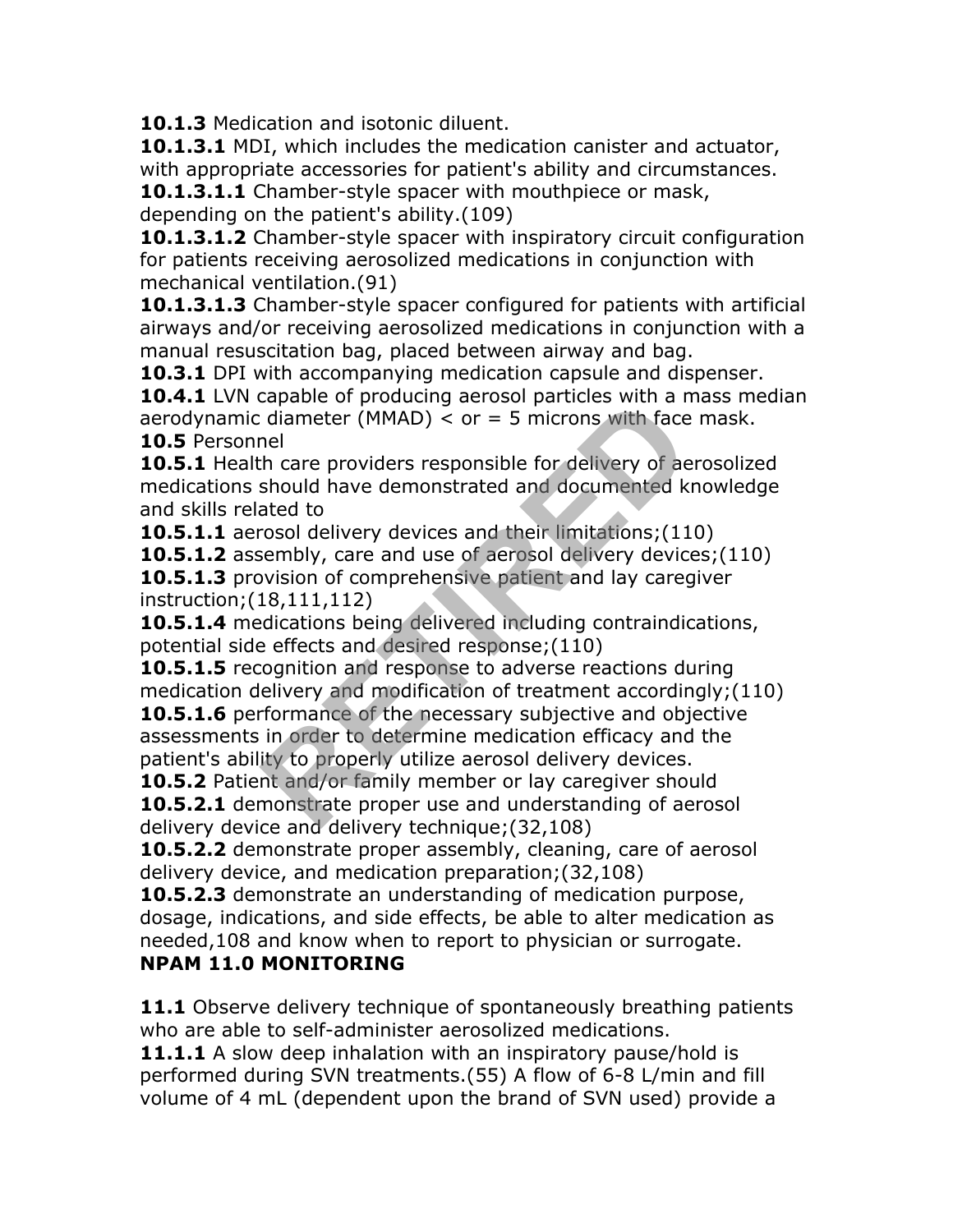maximum volume of delivered drug.(53) The sides of the SVN are periodically tapped in order to minimize the dead volume (ie, volume of solution not nebulized) and maximize the volume nebulized.(53)

**11.1.2** MDI actuation occurs at end-exhalation followed by a slow inspiration and breath hold for 10 seconds.(55,111,112)

**11.1.3** Patient is able to produce a rapid inhalation in order to fully activate and discharge DPI.(101)

**11.2** Observe patient and/or patient's family member following instruction and demonstration.(108)

**11.2.1** Proper understanding and return-demonstration of delivery device and accompanying equipment is observed.(47,108)

**11.2.2** Proper understanding and preparation of medication is observed.(47,108)

**11.3** Observe response to medication by performing subjective (eg, physical examination) and objective (eg, pulmonary function measurements) assessments and other diagnostic techniques that are appropriate for the specific medication being delivered.(19,31,103- 107) From the medication by performing subjet (eg, pulmonary functits) assessments and other diagnostic techniqual for the specific medication being delivered. (19 re that medication volume is nebulized over due when using LVN.

**11.3.1** Ensure that medication volume is nebulized over desired amount of time when using LVN.

**11.3.2** Continuous monitoring of ECG is recommended when delivering a bronchodilator by LVN.

**11.4** Monitor ventilator function for inadvertent increases in tidal volume or airway pressures, changes in FIO2, difficulty with patient triggering and patient-ventilator synchrony, or other system problems.(36)

**11.5** Documentation

**11.5.1** Successful training of patients and/or patient's family member are documented in the patient's medical record.(33,108)

**11.5.2** Treatments administered in a clinical setting are documented in the patient's medical record. Information on medication dose, frequency, response and adverse reactions are included.

## **NPAM 12.0 FREQUENCY**

Aerosol delivery devices are used according to the frequency of the prescribed medication.

## **NPAM 13.0 INFECTION CONTROL**

**13.1** Universal Precautions and measures to limit the transmission of tuberculosis must be adhered to at all times.(113,114)

**13.2** SVN are for single patient use.

**13.2.1** Between treatments on the same patient, disinfect, rinse with sterile water, and air-dry.(40) In the home environment, cleaning,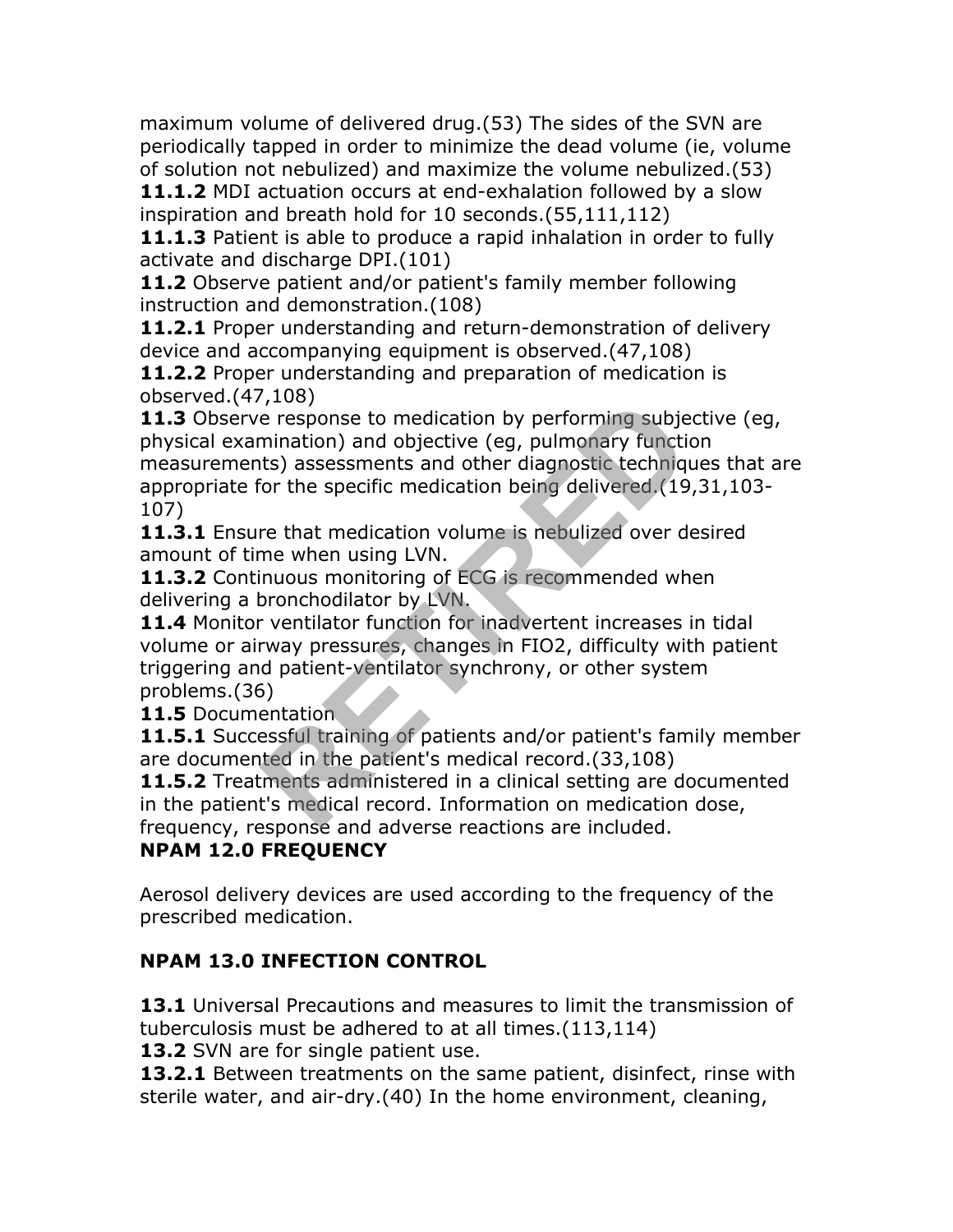rinsing with solution of vinegar and water, and air drying may be adequate, although clear evidence to support this procedure is lacking.

**13.2.2** Between patients, replace SVN with those that have undergone high level disinfection or sterilization.(40)

**13.3** MDI, DPI and accessories are for single patient use only. Clean or replace when they appear dirty.

**13.4** LVN are for single patient use. LVN should be subjected to highlevel disinfection or sterilization between patients.

**13.5** Aerosol solutions.

**13.5.1** Use only sterile fluids and dispense them aseptically.(40)

**13.5.2** Medications obtained from multidose vials are handled, dispensed and stored according to manufacturers' instructions.

**13.6** Patients with a natural airway should be instructed to rinse the mouth with water following each administration of inhaled steroids.

#### *Perinatal-Pediatric Focus Group:*

*Lynne K Bower RRT,* Chairman, Boston MA *Sherry L Barnhart RRT,* Cabot AR *Peter Betit BS RRT,* Boston MA *Michael P Czervinske RRT,* New Orleans LA *Joanne Masi-Lynch BS RRT,* Salt Lake City UT *Barbara G Wilson MEd RRT,* Durham NC water following each administration of inhaled<br>
ediatric Focus Group:<br>
er RRT, Chairman, Boston MA Sherry L Barnha<br>
ter Betit BS RRT, Boston MA Michael P Czervin<br>
LA Joanne Masi-Lynch BS RRT, Salt Lake City<br>
d RRT, Durham

## **REFERENCES**

- 1. Parkin PC, Saunders NR, Diamond SA, Winders PM, Macarthur C. Randomised trial spacer v nebuliser for acute asthma. Arch Dis Child 1995;72(3):239-240.
- 2. Lin YZ, Hsieh KH. Metered dose inhaler and nebuliser in acute asthma. Arch Dis Child 1995;72(3):214-218.
- 3. Cunningham SJ, Crain EF. Reduction of morbidity in asthmatic children given a spacer device. Chest 1994; 106(3):753-757.
- 4. Kerem E, Levison H, Schuh S, O'Brodovich H, Reisman J, Bentur L, Canny GJ. Efficacy of albuterol administered by nebulizer versus spacer device in children with acute asthma. J Pediatr 1993;123(2): 313-317.
- 5. Chou KJ, Cunningham SJ, Crain EF. Metered-dose inhalers with spacers vs nebulizers for pediatric asthma. Arch Pediatr Adolesc Med 1995;149(2):201-205.
- 6. Kacmarek RM, Hess D. The interface between patient and aerosol generator. Respir Care 1991;36(9):952-976.
- 7. Newman SP. Aerosol generators and delivery systems. Respir Care 1991;36(9):939-951.
- 8. Phipps PR, Gonda I. Droplets produced by medical nebulizers. Some factors affecting their size and solute concentration. Chest 1990;97(6):1327-1332.
- 9. Tashkin DP. Dosing strategies for bronchodilator aerosol delivery. Respir Care 1991;36(9):977-988.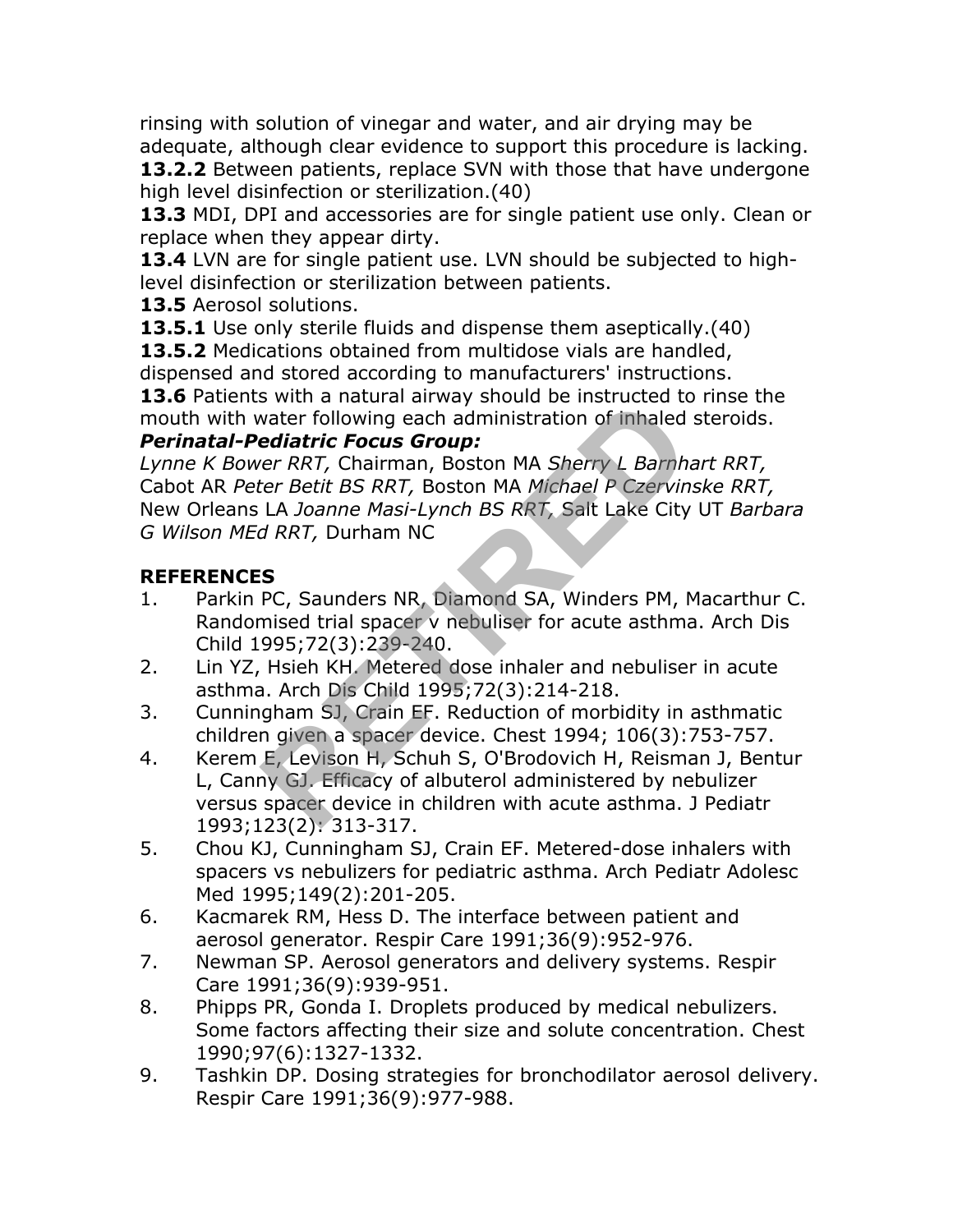- 10. Matthys H, Herceg R. Dosing strategies for aerosol delivery to the lung parenchyma, with specific recommendations for pentamidine. Respir Care 1991;36(9): 989-993.
- 11. Scuch S, Parkin P, Rajan A, Canny G, Healy R, Rieder, et al. High- versus low- dose frequently nebulized albuterol in children with severe, acute asthma. Pediatrics 1989;83(4):513-518.
- 12. Nussbaum E, Eyzaguirre M, Galant SP. Dose-response relationship of inhaled metaproterenol sulfate in preschool children with mild asthma. Pediatrics 1990;85(6):1072-1075.
- 13. Rau JL. Delivery of aerosolized drugs to neonatal and pediatric patients. Respir Care 1991;36(6):514-542.
- 14. Dolovich M. Clinical aspects of aerosol physics. Respir Care 1991;36(9):931-938.
- 15. Besunder JB, Reed MD, Blumer JL. Principles of drug biodisposition in the neonate: a critical evaluation of the pharmacokinetic-pharmacodynamic interface. Clin Pharmacokinetics 1988;14(5):261-286. 18, Reed MD, Blumer JL. Principles of drug<br>osition in the neonate: a critical evaluation of<br>acokinetic-pharmacodynamic interface. Clin<br>acokinetics 1988;14(5):261-286.<br>W. Pharmacotherapy of pediatric lung disease<br>en childre
- 16. Kelly HW. Pharmacotherapy of pediatric lung disease: differences between children and adults. Clin Chest Med 1987;8(4):681-694.
- 17. Crompton GK. New inhalation devices. Eur J Respir Dis 1988;1(8):679-680.
- 18. Pedersen S. Choice of inhalation therapy in pediatrics. Eur Respir Rev 1994;4:85-88.
- 19. Lowenthal D, Kattan M. Facemasks versus mouthpieces for aerosol treatment of asthmatic children. Pediatr Pulmonol 1992;14(3):192-196.
- 20. Sackner MA, Kim CS. Recent advances in the management of obstructive airways disease. Auxiliary MDI aerosol delivery systems. Chest 1985;88(2 Suppl): 161S-170S.
- 21. Newman SP, Millar AB, Lennard-Jones TR, Moren F, Clarke SW. Improvement of pressurized aerosol deposition with Nebuhaler spacer device. Thorax 1984;39 (12):935-941.
- 22. Lee H, Evans HE. Evaluation of inhalation aids of metered dose inhalers in asthmatic children. Chest 1987; 91(3):366-369.
- 23. Sly RM, Barbera JM, Middleton HB, Eby DM. Delivery of albuterol aerosol by Aerochamber to young children. Ann Allergy 1988;60(5):403-406.
- 24. Conner WT, Dolovich MB, Frame RA, Newhouse MT. Reliable salbutamol administration in 6- to 36- month-old children by means of a metered dose inhaler and Aerochamber with mask. Pediatr Pulmonol 1989;6(4): 263-267.
- 25. Yuksel B, Greenough A, Maconochie I. Effective bronchodilator treatment by a simple spacer device for wheezy premature infants. Arch Dis Child 1990;65 (7):782-785.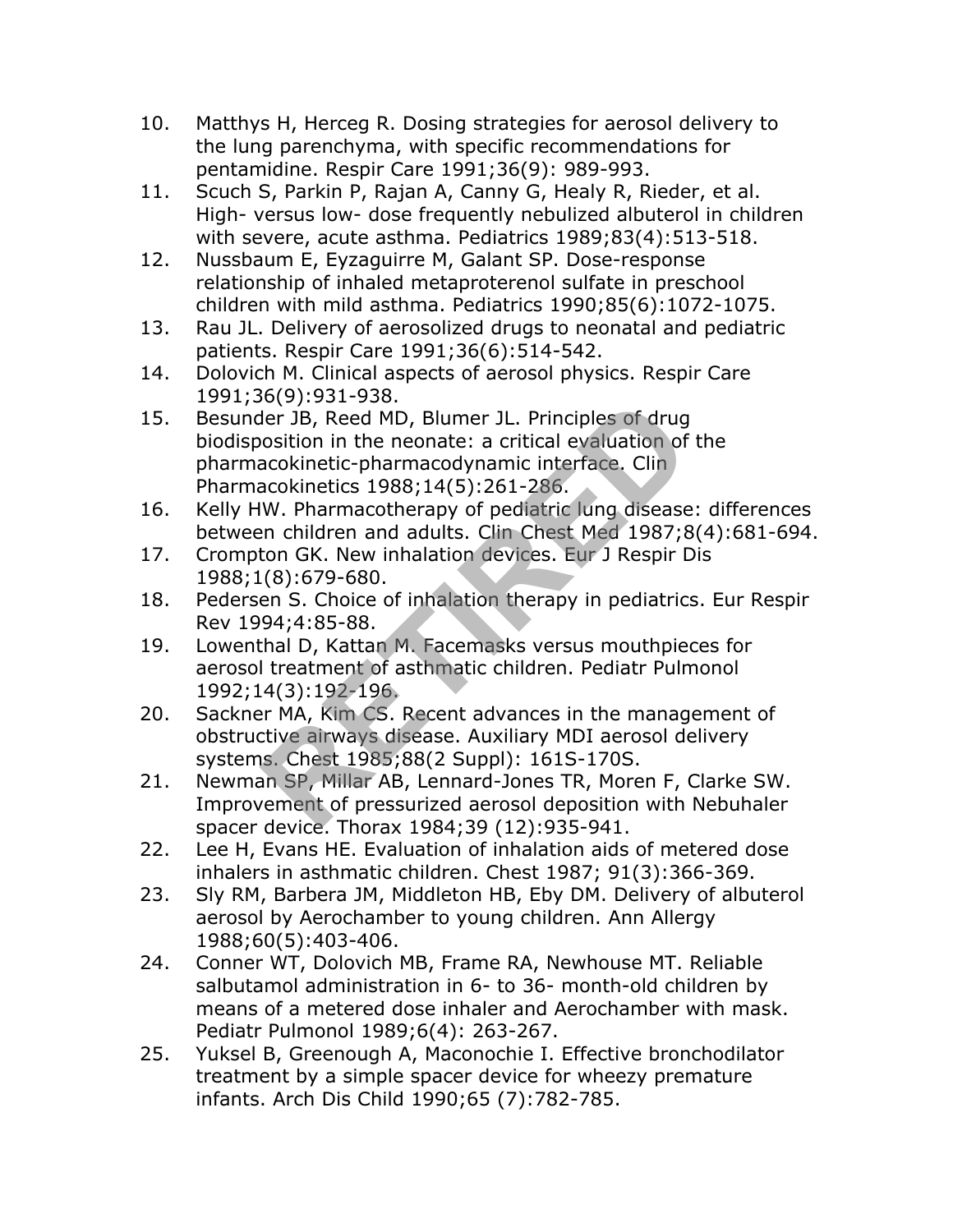- 26. O'Callaghan C, Milner AD, Swarbrick A. Spacer device with face mask attachment for giving bronchodilators to infants with asthma. Br Med J 1989;298(6667):160-161.
- 27. Rachelefsky GS, Rohr AS, Wo J, Gracey V, Spector SL, Siegel SC, Katz RM, Mickey MR. Use of a tube spacer to improve the efficacy of a metered-dose inhaler in asthmatic children. Am Rev Respir Dis 1986;140(11): 1191-1193.
- 28. Crompton GK. Clinical use of dry powder systems. Eur J Respir Dis 1982;122(Suppl):96s-99s.
- 29. Pedersen S, Hansen OR, Fuglsang G. Influence of inspiratory flow rate upon effect of Turbuhaler. Arch Dis Child 1990;65(3):308-310.
- 30. Sly RM. Aerosol therapy in children. Respir Care 1991;36(9)994- 1007.
- 31. Scalabrin DM, Naspitz CK. Efficacy and side effects of salbutamol in acute asthma in children: comparison of the oral route and two different nebulizer systems. J Asthma 1993;30(1):51-59. Frin DM, Naspitz CK. Efficacy and side effects on easthma in children: comparison of the oral r<br>ferent nebulizer systems. J Asthma 1993;30(1<br>ne GM, Bosley C. Compliance with inhaled the<br>a. Eur Respir Rev 1994;4:92-94.<br>y IM
- 32. Cochrane GM, Bosley C. Compliance with inhaled therapy in asthma. Eur Respir Rev 1994;4:92-94.
- 33. Bendefy IM. Home nebulisers in childhood asthma: survey of hospital supervised use. Br Med J 1991;302 (6786)1180-1181.
- 34. Snell NJ. Adverse reactions to inhaled drugs. Respir Med 1990;84(5):345-348.
- 35. Cochrane GM, Prior JG, Rees PJ. Home nebulisers for airflow limitation (editorial). Br Med J 1985;290 (6482):1608-1609.
- 36. Hanhan U, Kissoon N, Payne M, Taylor C, Murphy S, DeNicola LK. Effects of in-line nebulization on preset ventilatory variables. Respir Care 1993;38(5):474-478.
- 37. Hess D. Inhaled bronchodilators during mechanical ventilation: delivery techniques, evaluation of response, and cost effectiveness. Respir Care 1994;39(2):105-122.
- 38. LaForce CF, Ellis EF, Kordansky DW, Cocchetto DM, Sharp JT. Use and acceptance of Ventolin Rotacaps and the Rotohaler in 1235 asthmatic patients. Clin Therapeutics 1993;15(2):321-329.
- 39. Beaty CD, Ritz RH, Benson MS. Continuous in-line nebulizers complicate pressure support ventilation. Chest 1989;96(6):1360-1363.
- 40. Centers for Disease Control and Prevention: Guideline for the prevention of nosocomial pneumonia. Respir Care 1994;39(12):1191-1236.
- 41. Yarbrough J, Mansfield LE, Ting S. Metered dose inhaler-induced bronchospasm in asthmatic patients. Ann Allergy 1985;55(1):25-27.
- 42. Rafferty P, Beasley R, Holgate ST. Comparison of the efficacy of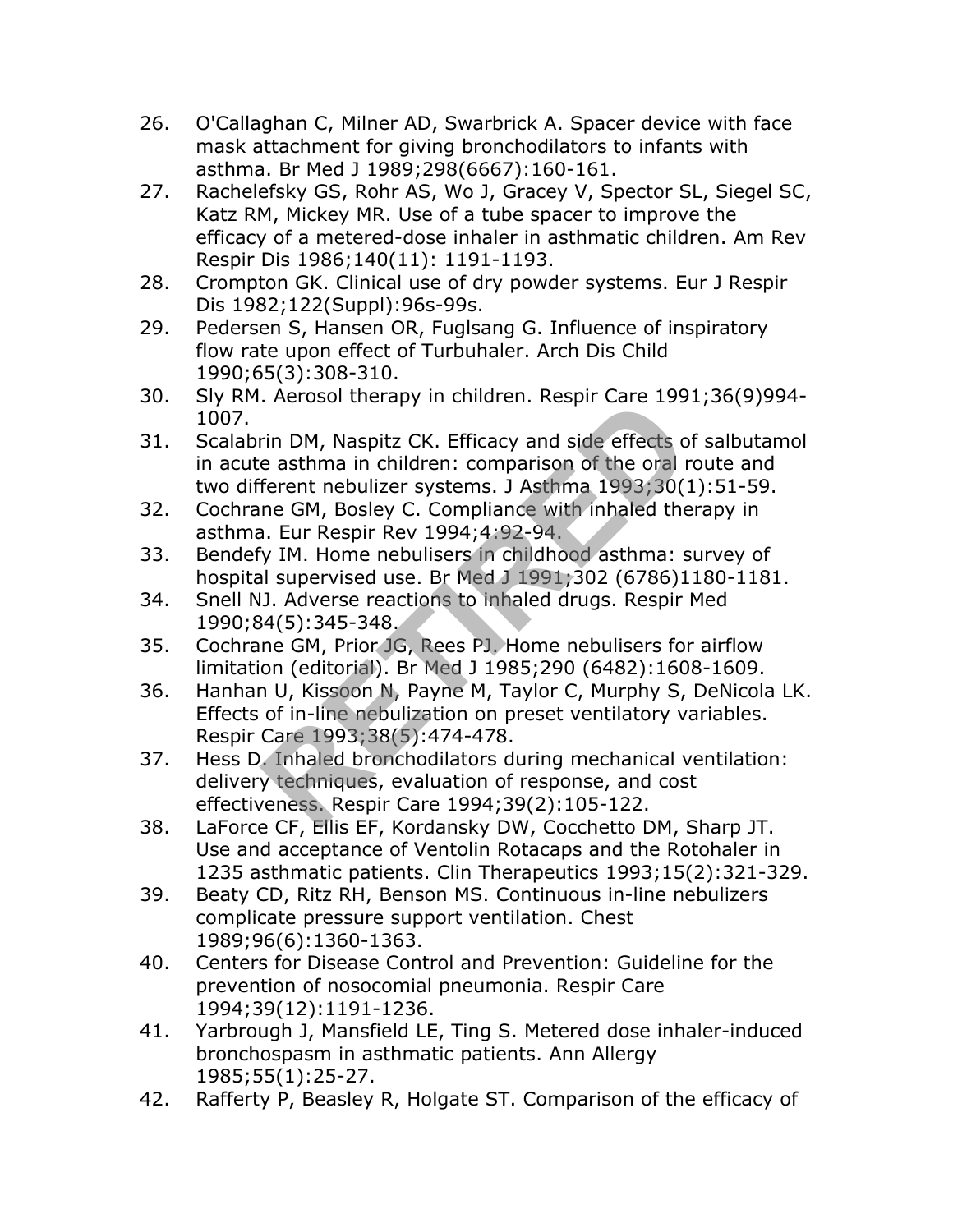preservative free ipratropium bromide and Atrovent nebulizer solutions. Thorax 1988;43(6):446-450.

- 43. Newman SP. Metered dose pressurized aerosols and the ozone layer. Eur Respir J 1990;3(10)495-497.
- 44. Pavia D, McLeod L. The environmental impact of inhaled aerosols Eur Respir Rev 1994;4:75-77.
- 45. Balmes JR. Propellant gases in metered dose inhalers: their impact on the global environment. Respir Care 1991;36(9):1037-1044.
- 46. Salzman GA, Pyszcynski DR. Oropharyngeal candidiasis in patients treated with beclomethasone dipropionate delivered by metered-dose inhaler alone and with Aerochamber. J Allergy Clin Immunol 1988;81(2): 424-428.
- 47. Newman SP. Delivery of therapeutic aerosols. Probs Respir Care 1988;1:53-82.
- 48. Lewis RA, Fleming JS. Fractional deposition from a jet nebulizer: how it differs from a metered dose inhaler. Br J Dis Chest 1985;79(4):361-367.
- 49. Johnson MA, Newman SP, Bloom R, Talaee N, Clarke SW. Delivery of albuterol and ipratropium bromide from two nebulizer systems in chronic stable asthma: efficacy and pulmonary deposition. Chest 1989;96(1):6-10. **RETIRED**
- 50. Mason JW, Miller WC, Small S. Comparison of aerosol delivery via Circulaire system vs conventional small volume nebulizer. Respir Care 1994;39(12):1157-1161.
- 51. Agnew JE. Characterizing lung aerosol penetration. J Aerosol Med 1991;4:237-249.
- 52. Everard ML, Clark AR, Milner AD. Drug delivery from jet nebulisers. Arch Dis Child 1992;67(5):58-585.
- 53. Xu JB, Yu CP. The effects of age on deposition of inhaled aerosols in the human lung. Aerosol Sci Technol 1986;5:349-357.
- 54. Silverman M. Aerosol therapy in the newborn. Arch Dis Child 1990;65(8):906-908.
- 55. Vidgren M. Factors influencing lung deposition of inhaled aerosols. Eur Respir J 1994;4:68-70.
- 56. Chung KF, Jeyasingh K, Snashall PD. Influence of airway calibre on the intrapulmonary dose and distribution of inhaled aerosol in normal and asthmatic subjects. Eur Respir J 1988;1(10):890- 895.
- 57. Salmon B, Wilson NM, Silverman M. How much aerosol reaches the lungs of wheezy infants and toddlers? Arch Dis Child 1990;65(4):410-403.
- 58. Hess D, Horney D, Snyder T. Medication-delivery performance of eight small-volume, hand-held nebulizers: effects of diluent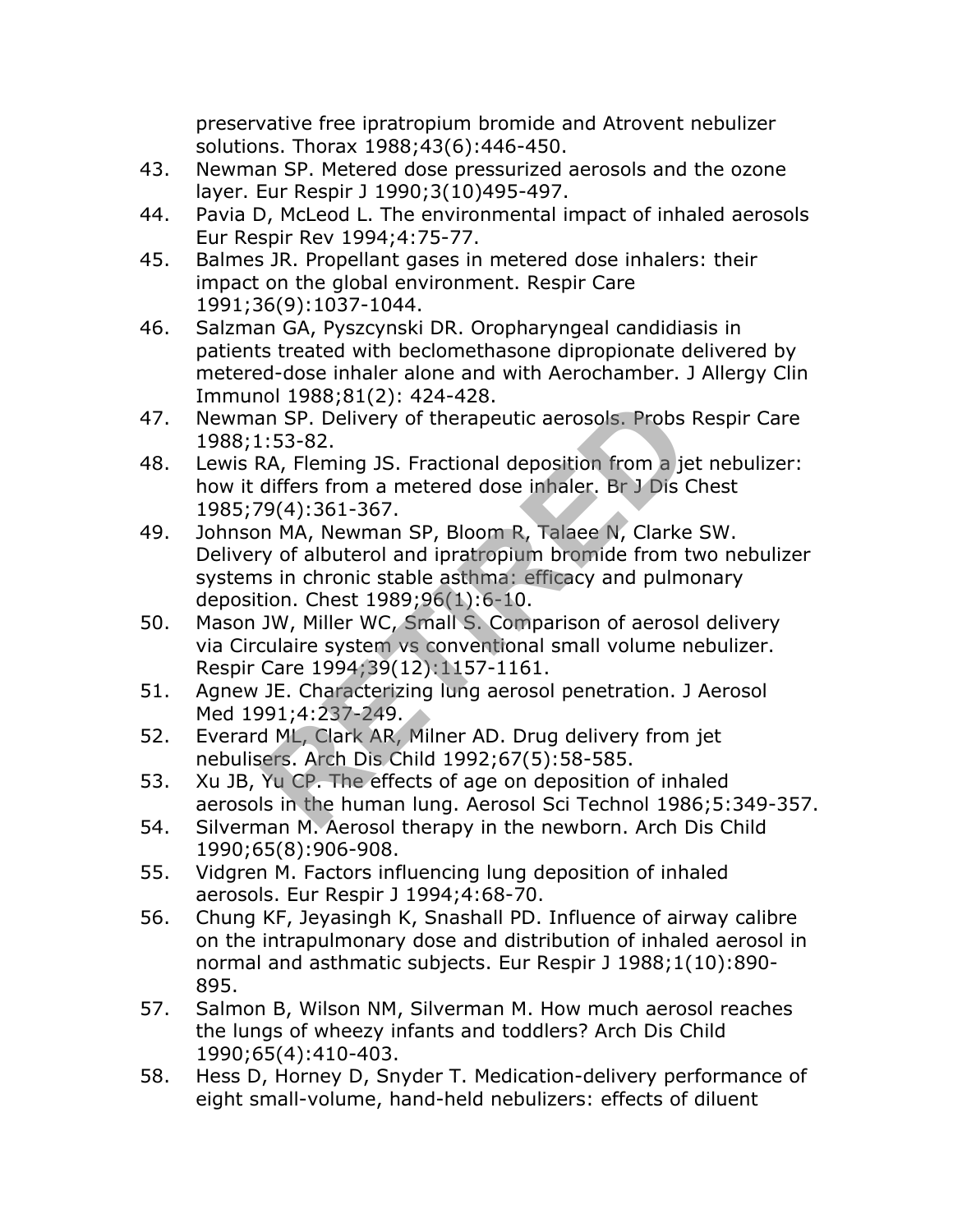volume, gas, flowrate, and nebulizer model. Respir Care 1989;34(8):717-723.

- 59. Wood JA, Wilson RSE, Bray C. Changes in salbutamol concentration in the reservoir solution of a jet nebulizer. Br J Dis Chest 1986;80(2):164-169.
- 60. Alvine GF, Rodgers P, Fitzsimmons KM, Ahrens RC. Disposable jet nebulizers. How reliable are they? Chest 1992;101(2):316- 319.
- 61. Tenholder MF, Bryson MJ, Whitlock WL. A model for conversion from small volume nebulizer to metered dose inhaler aerosol therapy. Chest 1992;101(3):634-637.
- 62. Bowton DL, Goldsmith WM, Haponik EF. Substitution of metereddose inhalers for hand-held nebulizers: success and cost savings in a large, acute-care hospital. Chest 1992;101(2):305-308.
- 63. Jasper AC, Mohsenifar Z, Kahan S, Goldberg HS, Koerner SK. Cost-benefit comparison of aerosol bronchodilator delivery methods in hospitalized patients. Chest 1987;91(4):614-618.
- 64. Orens DK, Kester L, Fergus LC, Stoller JK. Cost impact of metered dose inhalers vs small volume nebulizers in hospitalized patients: The Cleveland Clinic experience. Respir Care 1991;36(10):1099-1104. rianal end neural end neural states and spaces and spaces and spaces and spaces and spaces and spaces and the comparison of aerosol bronchodilator des in hospitalized patients. Chest 1987;91(4):<br>DK, Kester L, Fergus LC, St
- 65. Hughes JM, Saez J. Effects of nebulizer mode and position in a mechanical ventilator circuit on dose efficiency. Respir Care 1987;32(12):1131-1135.
- 66. Manthous CA, Hall JB. Administration of therapeutic aerosols to mechanically ventilated patients. Chest 1994;106:560-571.
- 67. Flavin M, MacDonald M, Dolovich M, Coates G, O'Brodovich H. Aerosol delivery to the rabbit lung with an infant ventilator. Pediatr Pulmonol 1986;2(1):35-39.
- 68. Rau JL, Harwood RJ. Comparison of nebulizer delivery methods through a neonatal endotracheal tube: a bench study. Respir Care 1992;37(11):1233-1240.
- 69. Cameron D, Caly M, Silverman M. Evaluation of nebulizers for use in neonatal ventilator circuits. Crit Care Med 1990;18(8):866-870.
- 70. Fuller HD, Dolovich MB, Posmituck G, Pack W, Newhouse MT. Pressurized aerosol versus jet aerosol delivery to mechanically ventilated patients: comparison of dose to the lungs. Am Rev Respir Dis 1990;141 (2):440-444.
- 71. Ahrens RC, Ries RA, Popendorf W, Wiese JA. The delivery of therapeutic aerosols through endotracheal tubes. Pediatr Pulmonol 1986;2(1):19-26.
- 72. Henry WD, Chatburn RL. Effects of manual versus mechanical ventilation on aerosol efficiency (abstract). Respir Care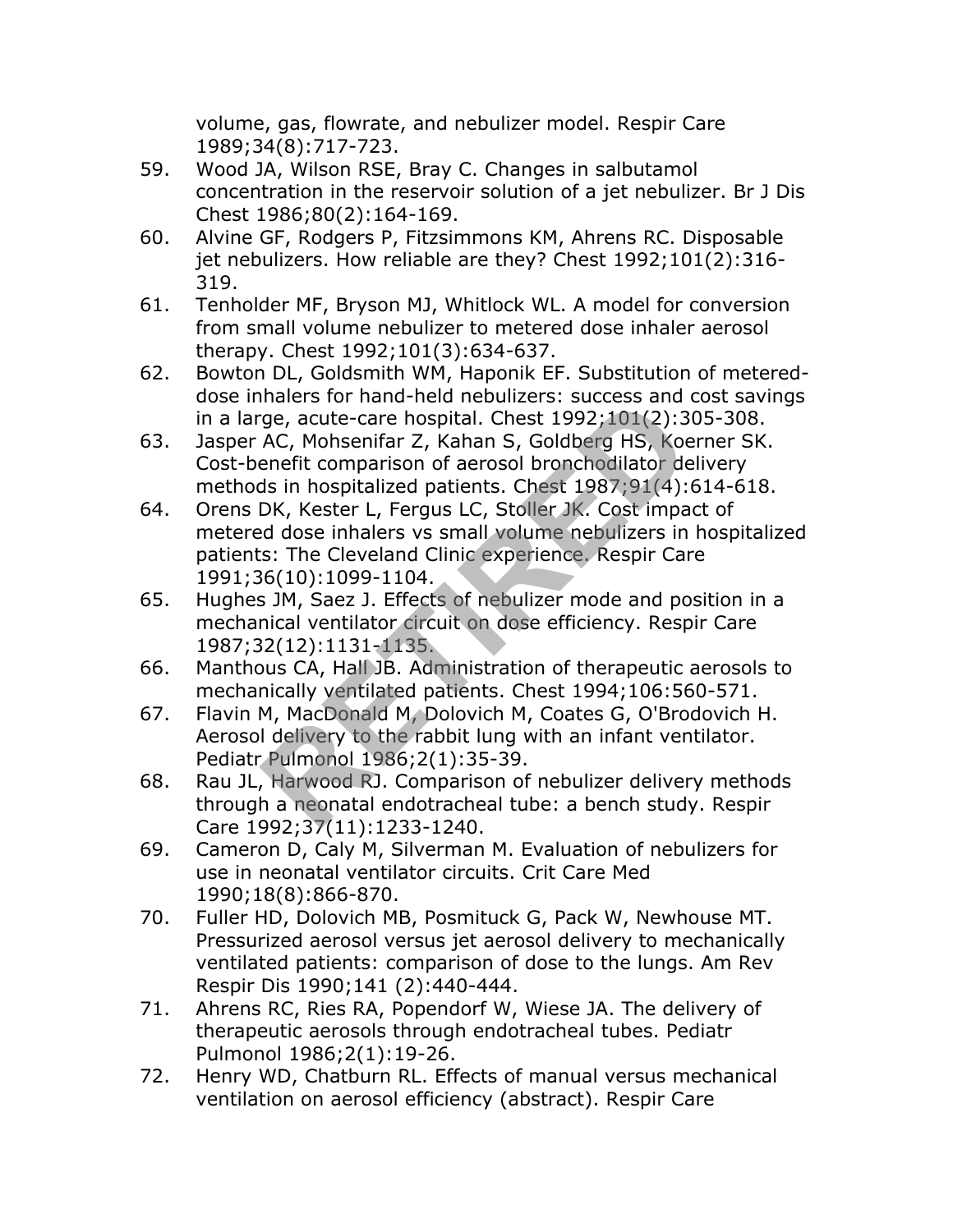1988;33:914.

- 73. Watterberg KL, Clark AR, Kelly HW, Murphy S. Delivery of aerosolized medication to intubated babies. Pediatr Pulmonol 1991;10(2)136-141.
- 74. MacIntyre NR, Silver RM, Miller CW, Schuler F, Coleman RE. Aerosol delivery in intubated, mechanically ventilated patients. Crit Care Med 1985;13(2):81-85.
- 75. Quinn WW. Effect of a new nebulizer position on aerosol delivery during mechanical ventilation: a bench study. Respir Care 1992;37(5):423-431.
- 76. Heyder J. Mechanism of aerosol particle deposition. Chest 1981;80(6 suppl):820-823.
- 77. Steventon RD, Wilson RS. Facemask or mouthpiece for delivery of nebulized bronchodilator aerosols? Br J Dis Chest 1981;75(1):88-90.
- 78. Vidgren MT, Paronen TP, Karkkainen A, Karjalainen. Effect of extension devices on the drug deposition from inhalational aerosols. Int J Pharm 1987;39:107-112.
- 79. Kim CS, Eldridge MA, Sackner MA. Oropharyngeal deposition and delivery aspects or metered-dose inhaler aerosols. Am Rev Respir Dis 1987;135(1):157-164.
- 80. Lindgren S, Bake B, Larsson S. Clinical consequences of inadequate inhalation technique in asthma therapy. Eur J Respir Dis 1987;70:(2)93-98. Ilized bronchodilator aerosols? Br J Dis Chest<br>5(1):88-90.<br>The Transmitter are also as the diversion of the diversion of the diversion of the diversion from inhala<br>Is. Int J Pharm 1987;39:107-112.<br>Figure MA, Sackner MA. Or
- 81. Pedersen S. Optimal use of tube spacer aerosols in asthmatic children. Clin Allergy 1985;15(5):473-478.
- 82. Oprehek J, Gayrard P, Grimaud CH, Charpin J. Patient error in the use of bronchodilator metered aerosols. Br Med J 1976;1(6001):76-77.
- 83. Kelling JS, Strohl KP, Smith RL, Altose MD. Physician knowledge in the use of canister nebulizers. Chest 1983;83(4):612-614.
- 84. Newman SP, Moren F, Pavia D, Sheahan NF, Clarke SW. Deposition of pressurized aerosols in the human respiratory tract. Thorax 1981;36(1):52-55.
- 85. Spiro SG, Singh CA, Tolfree SEJ, Partridge MR, Short MD. Direct labeling of ipratropium bromide aerosol and its deposition pattern in normal subjects and patients with chronic bronchitis. Thorax 1984;39(6):432-435.
- 86. Zainudin BMZ, Biddiscombe M, Tolfree SEJ, Short M, Spiro SG. Comparison of bronchodilator responses and deposition patterns of salbutamol inhaled from pressurised metered dose inhaler, as a dry powder, and as a nebulized solution. Thorax 1990;45(6):469-473.
- 87. SennHauser FH, Sly PD. Pressure flow characteristics of the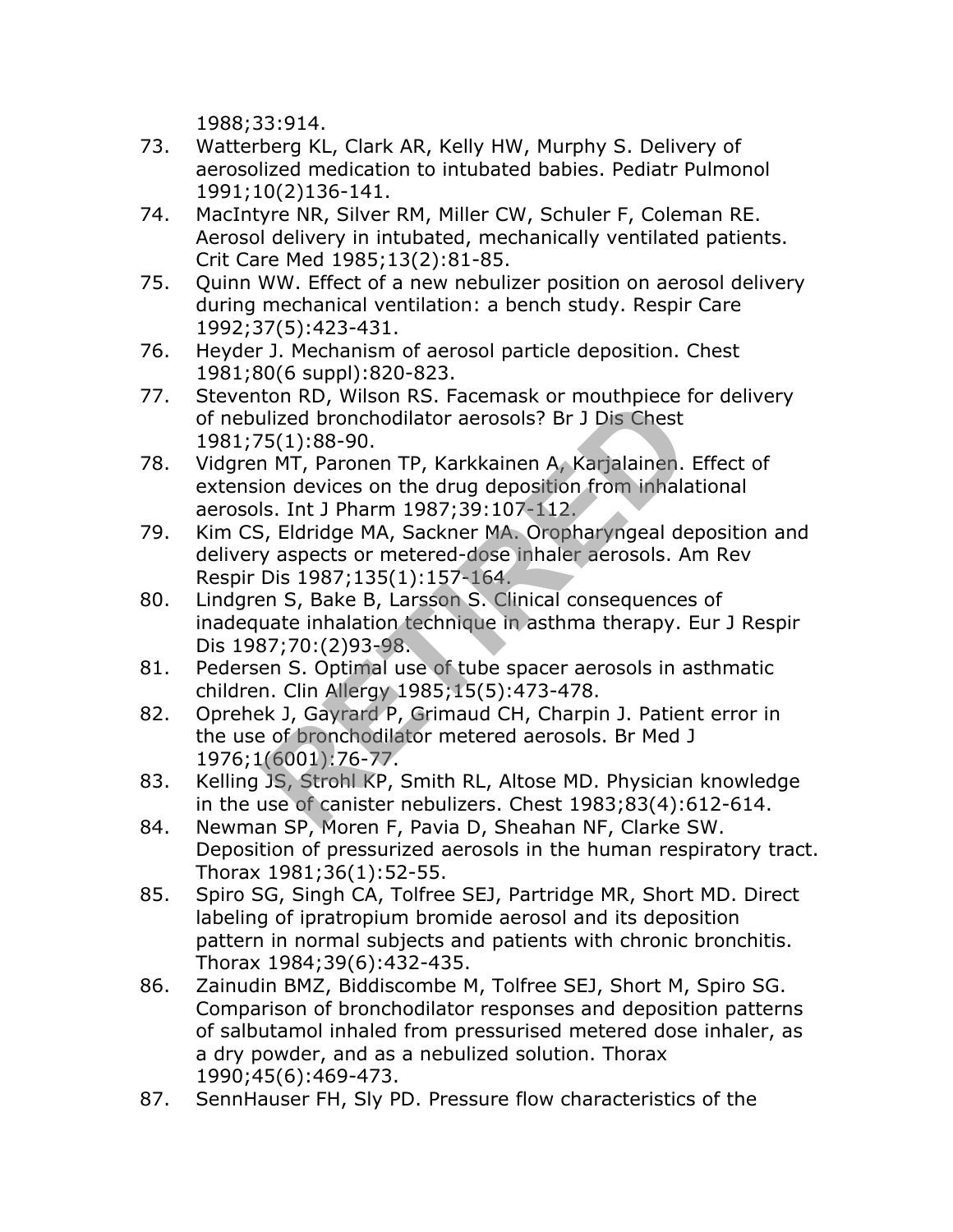valve in spacer devices. Arch Dis Child 1989;64 (9):1305-1307.

- 88. Crogan SJ, Bishop MJ. Delivery efficiency of metered dose aerosols given via endotracheal tube. Anesthesiology 1989;70(6):1008-1010.
- 89. Bishop MJ, Larson RP, Buschman DL. Metered dose inhaler aerosol characteristics are affected by the endotracheal tube actuator/adapter used. Anesthesiology 1990;73(6):1263-1265.
- 90. Arnon S, Grigg J, Nikander K, Silverman M. Delivery of micronized budesonide suspension by metered dose inhaler and jet nebulizer into a neonatal ventilator circuit. Pediatr Pulmonol 1992;13(3):172-175
- 91. Ebert J, Adams AB, Green-Eide B. An evaluation of MDI spacers and adapters: their effect on the respirable volume of medication. Respir Care 1992;37(8):862-868.
- 92. Auty RM, Brown K, Neale MG, Snashall PD. Respiratory tract deposition of sodium cromoglycate is highly dependent upon technique of inhalation using the Spinhaler. Br J Dis Chest 1987;81(4):371-380. apters: then enect of the respirable volume to<br>Care 1992;37(8):862-868.<br>M, Brown K, Neale MG, Snashall PD. Respirate<br>tion of sodium cromoglycate is highly depende<br>que of inhalation using the Spinhaler. Br J Dis<br> $31(4):371-3$
- 93. Richards R, Simpson SF, Renwick AG, Holgate ST. Inhalation rate of sodium cromoglycate determines plasma pharmacokinetics and protection against AMP-induced bronchoconstriction in asthma. Eur Respir J 1988;1(10):896-901.
- 94. Vidgren MT, Karkkainen A, Karjalainen P, Paronen P, Nuutinen J. Effect of powder inhaler design on drug deposition in the respiratory tract. Int J Pharm 1988;42: 211-216.
- 95. Portnoy J, Aggarwal J Continuous terbutaline nebulization for the treatment of severe exacerbation of asthma in children. Ann Allergy 1988;60:368-371
- 96. Cameron D, Clay M, Silverman M. Evaluation of nebulizers for use in neonatal ventilator circuits. Crit Care Med 1990;18(8):866-870.
- 97. Mallol J, Barrueto L, Girardi G, Toro O. Bronchodilator effect of feneterol and ipratropium bromide in infants with acute wheezing: use of MDI with a spacer device. Pediatr Pulmonol 1987;3(5):352-356.
- 98. Canny GJ, Levison H. Childhood asthma: a rational approach to treatment. Ann Allergy 1990;64(5):406-418.
- 99. Toogood JH, Baskerville J, Jennings B, Lefcoe NM, Johansson SA. Use of spacers to facilitate inhaled corticosteroid treatment of asthma. Am Rev Respir Dis 1984;129(5):723-729.
- 100. Grigg J, Arnon S, Jones T, Clarke A, Silverman M. Delivery of therapeutic aerosols to intubated babies. Arch Dis Child 1992;67(1 spec no):25-30.
- 101. Pedersen S. How to use a Rotohaler. Arch Dis Child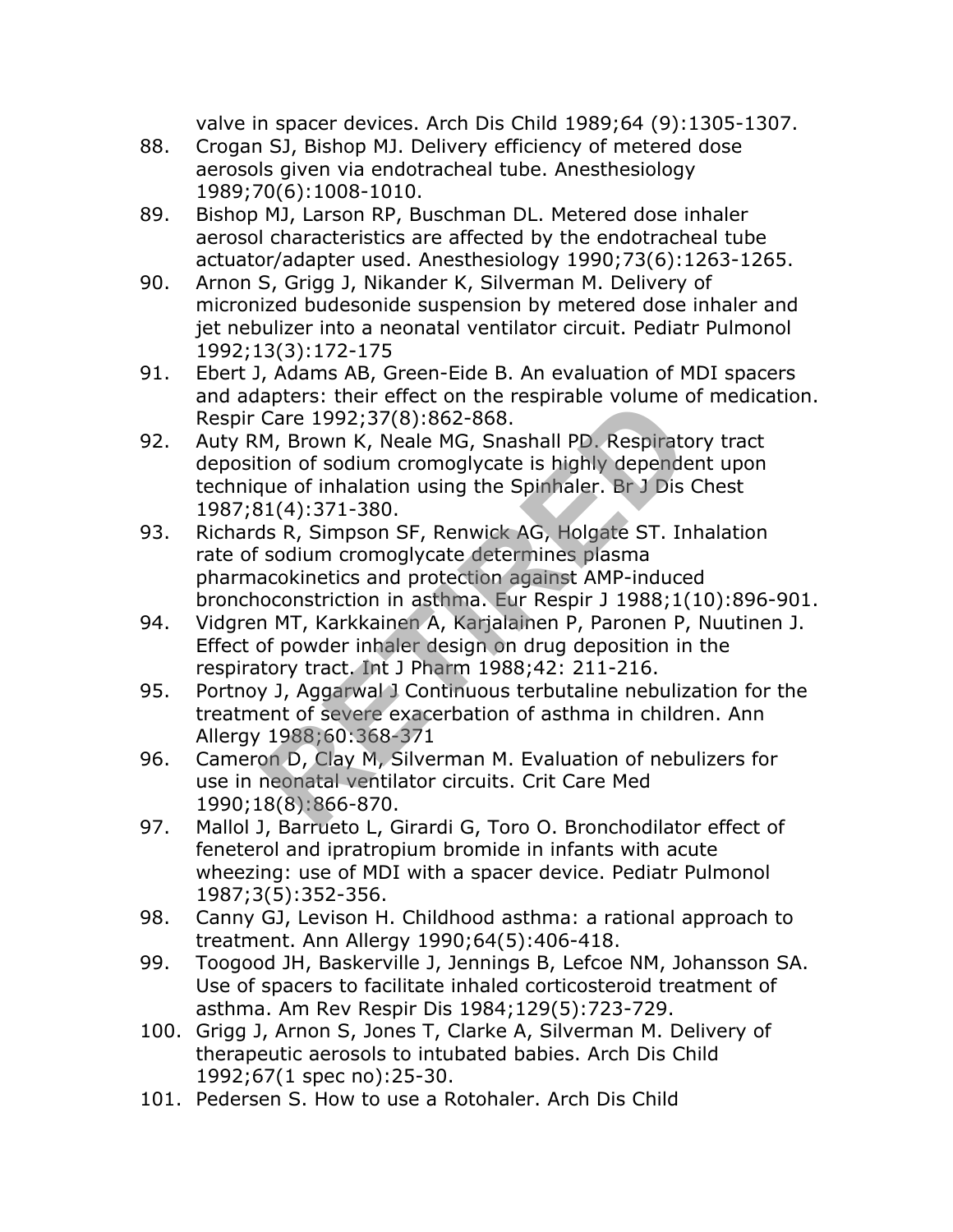1986;61(1):11-14.

- 102. Pedersen S. Treatment of acute bronchoconstriction in children with the use of a tube spacer aerosol and a dry powder inhaler. Allergy 1985;40(4):300-304.
- 103. Mallol J, Barrueto L, Girardi G, Munoz R, Puppo H, Ulloa V, Toro O, Quevado F. Use of nebulized bronchodilators in infants under 1 year of age: analysis of four forms of therapy. Pediatr Pulmonol 1987;3(5): 298-303.
- 104. Lyttle BD, Hollestelle AM. Asthma: assessment and management in a pediatric hospital. Can Fam Physician 1993;39:793-798.
- 105. Spier S, Drblik SP, Lamarre A, Lapierre G, Marcotte JE, Bourgeois M. A protocol for aerosol therapy in acute hospitalized asthmatics. J Asthma 1992;29(6):401-405.
- 106. Brudno DS, Parker DH, Slaton G. Response of pulmonary mechanics to terbutaline in patients with bronchopulmonary dysplasia. Am J Med Sci 1989;297 (3):166-168.
- 107. Wilkie RA, Bryan MH. Effect of bronchodilators on airway resistance in ventilator-dependent neonates with chronic lung disease. J Pediatr 1987;111(2):278-282.
- 108. Caldwell NA. Nebulization in hospitals and home: standardizing the variables. Eur Respir Rev 1994;4:99-101.
- 109. Everard ML, Clark AR, Milner AD. Drug delivery from holding chambers with attached facemask. Arch Dis Child 1992;67(5):580-585.
- 110. Henney HR III, Blatt RS. Knowledge of nurse and respiratory therapists about using canister nebulizers. Am J Hops Pharm 1984;41(11):2403-2405.
- 111. Roberts RJ, Robinson JD, Doering PL, Dallman JJ, Steeves RA. A comparison of various types of patient instruction in the proper administration of metered inhalers. Drug Intell Clin Pharm 1982;16(1):53-55, 59. of DS, Parker DH, Slaton G. Response of pulmo<br>nics to terbutaline in patients with bronchopul<br>sia. Am J Med Sci 1989;297 (3):166-168.<br>RA, Bryan MH. Effect of bronchodilators on air<br>nce in ventilator-dependent neonates with
- 112. Self TH, Brooks JB, Lieberman P, Ryan MR. The value of demonstration and role of the pharmacist in teaching the correct use of pressurized bronchodilators. Can Med Assoc J 1986;128:129-131.
- 113. Centers for Disease Control and Prevention. Update: universal Precautions for prevention and transmission of human immunodeficiency virus, hepatitis B virus, and other bloodborne pathogens in health care settings. MMWR 1988;37:377-388.
- 114. Centers for Disease Control and Prevention. Guidelines for preventing the transmission of tuberculosis in health-care settings, with special focus on HIV-related tissues. MMWR 1990;39(RR-17):1-29.